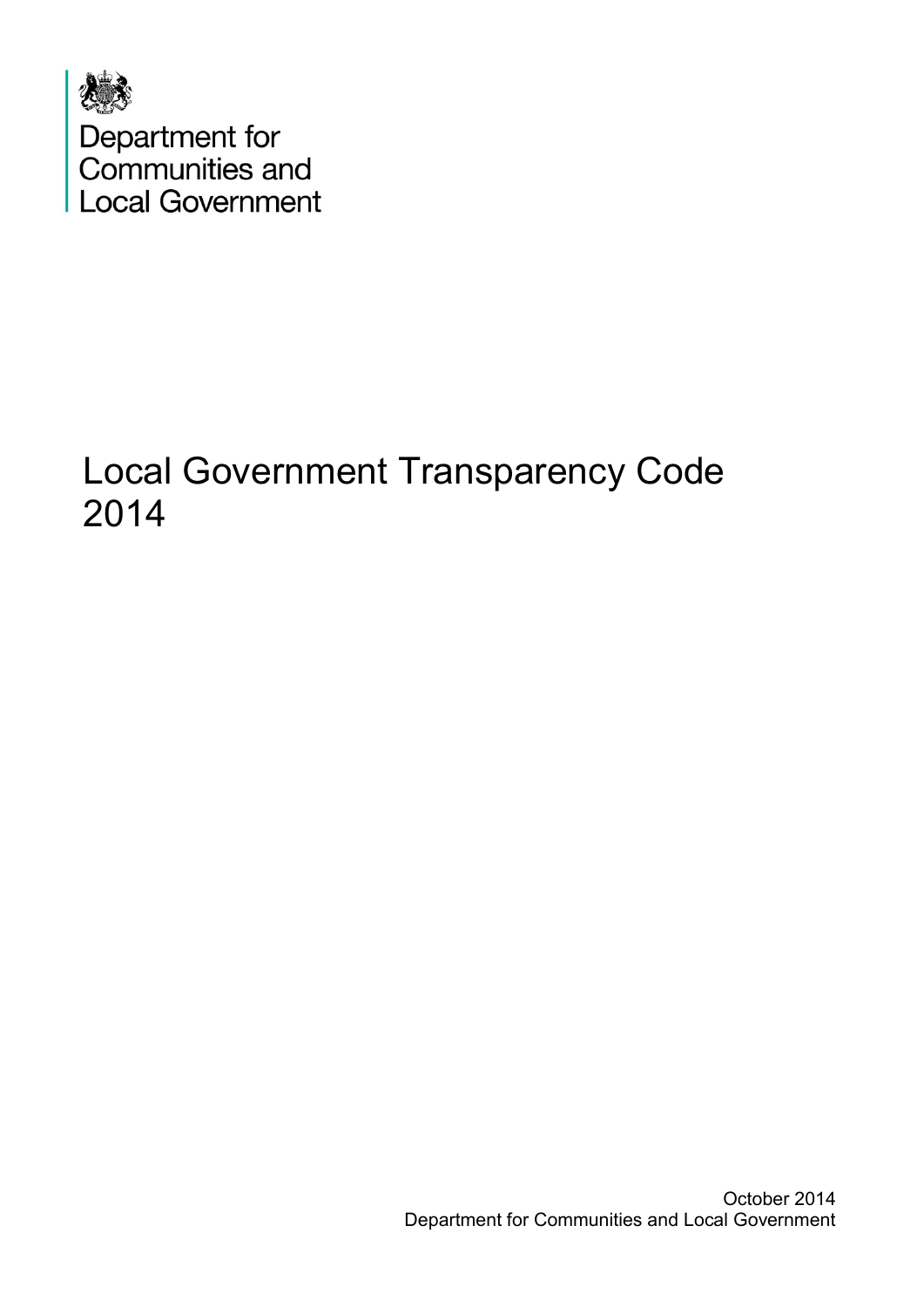*© Crown copyright, 2014*

*Copyright in the typographical arrangement rests with the Crown.*

You may re-use this information (not including logos) free of charge in any format or medium, under the terms of the Open Government Licence. To view this licence, [www.nationalarchives.gov.uk/doc/open](http://www.nationalarchives.gov.uk/doc/open-government-licence/)[government-licence/](http://www.nationalarchives.gov.uk/doc/open-government-licence/) or write to the Information Policy Team, The National Archives, Kew, London TW9 4DU, or email: [psi@nationalarchives.gsi.gov.uk.](mailto:psi@nationalarchives.gsi.gov.uk)

This document/publication is also available on our website at [www.gov.uk/dclg](http://www.gov.uk/dclg)

If you have any enquiries regarding this document/publication, email TransparencyCode@communities.gsi.gov.uk or write to us at:

Department for Communities and Local Government Fry Building 2 Marsham Street London SW1P 4DF Telephone: 030 3444 0000

For all our latest news and updates follow us on Twitter:<https://twitter.com/CommunitiesUK>

October 2014 ISBN: 978-1-4098-4324-5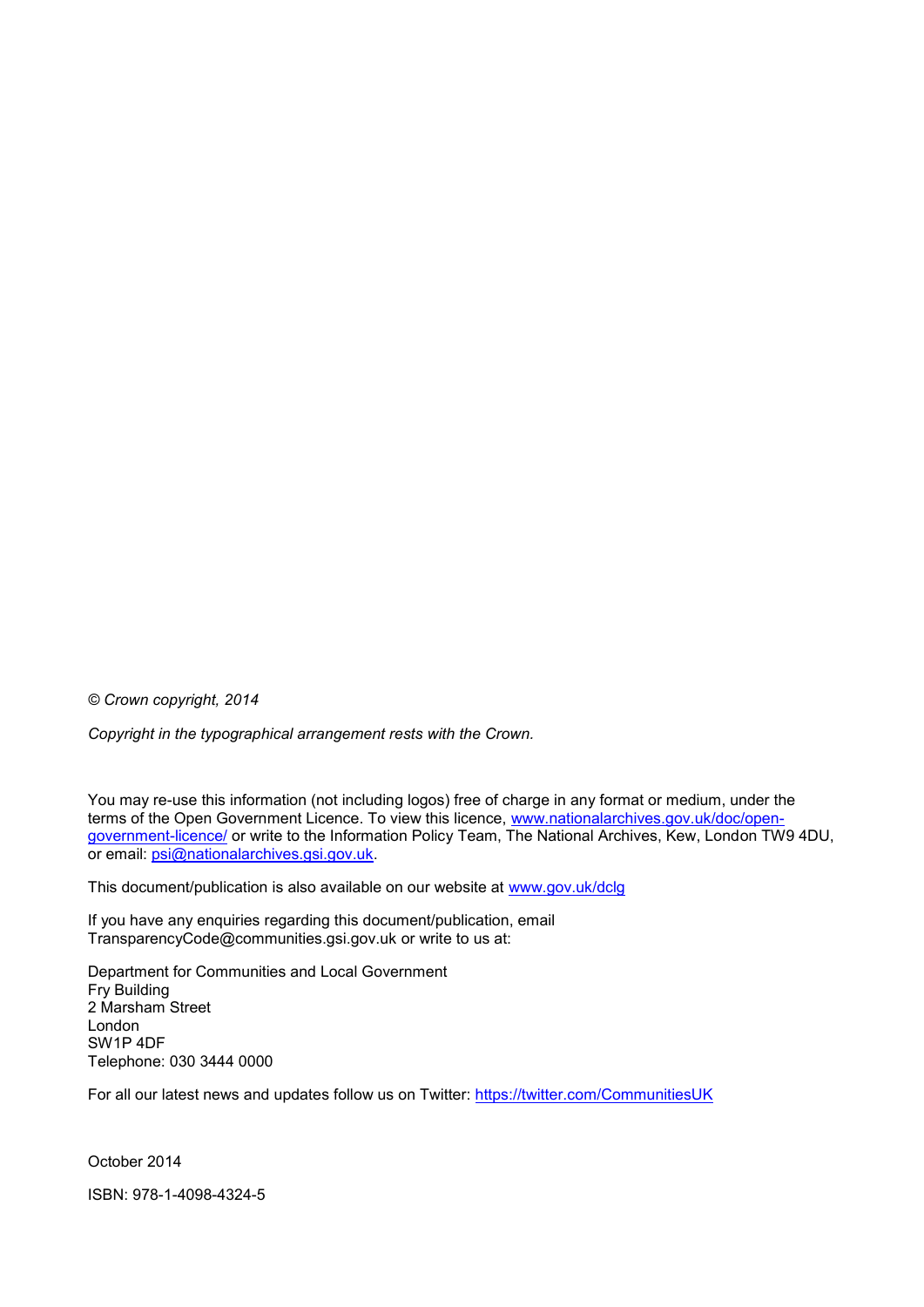# **Contents**

| $\mathbf 1$  | Part 1: Introduction                                       |    |
|--------------|------------------------------------------------------------|----|
| $\mathbf{2}$ | Part 2: Information which must be published                |    |
| 3            | Part 3: Information recommended for publication            | 19 |
| 4            | Annex A: Table summarising all information to be published | 24 |
| $5^{\circ}$  | Annex B: Detecting and preventing fraud                    | 33 |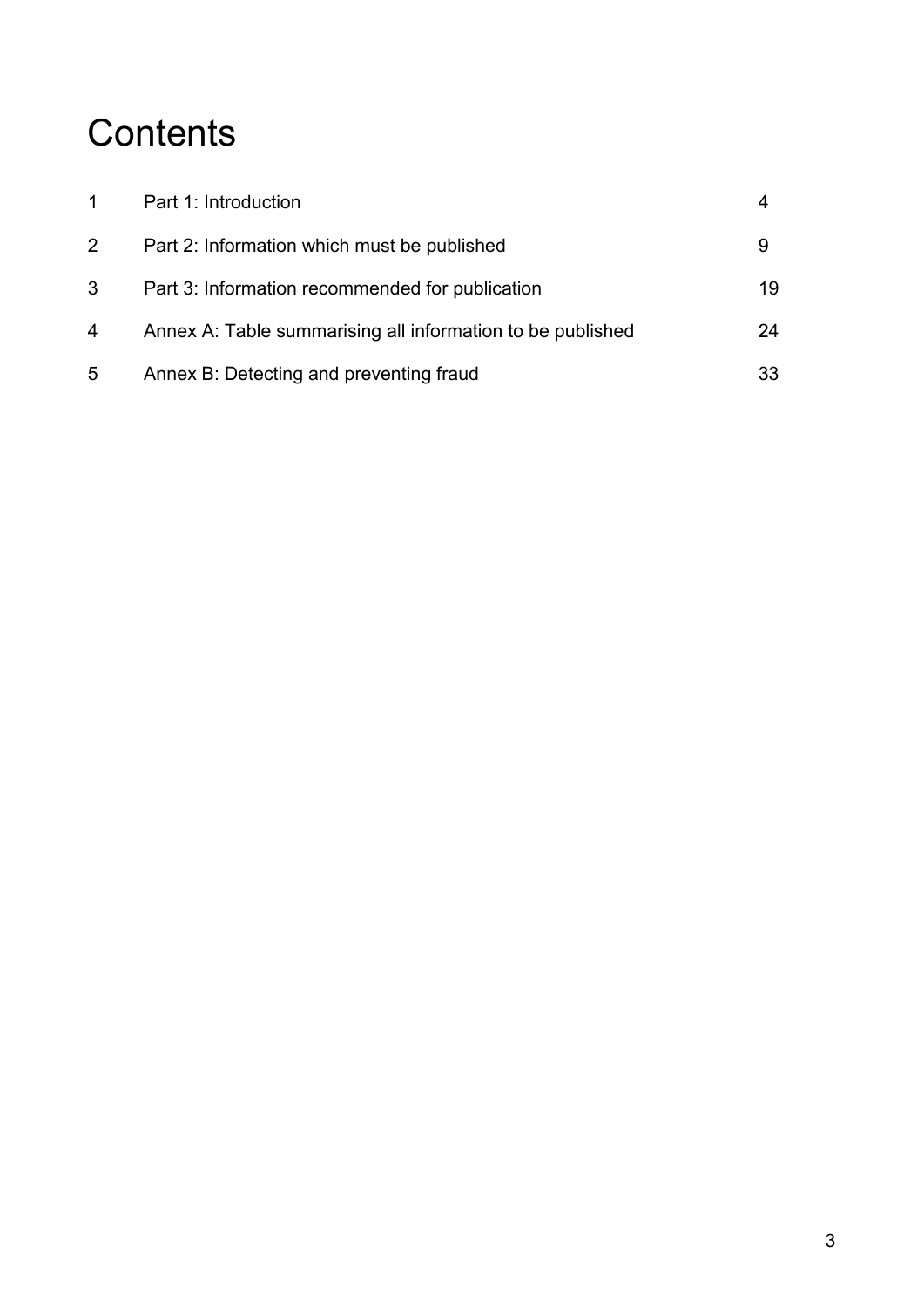# Part 1: Introduction

# Policy context

- 1. This Code is issued to meet the Government's desire to place more power into citizens' hands to increase democratic accountability and make it easier for local people to contribute to the local decision making process and help shape public services. Transparency is the foundation of local accountability and the key that gives people the tools and information they need to enable them to play a bigger role in society. The availability of data can also open new markets for local business, the voluntary and community sectors and social enterprises to run services or manage public assets.
- 2. 'Data' means the objective, factual data, on which policy decisions are based and on which public services are assessed, or which is collected or generated in the course of public service delivery. This should be the basis for publication of information on the discharge of local authority functions.
- 3. The Government believes that in principle all data held and managed by local authorities should be made available to local people unless there are specific sensitivities (eg. protecting vulnerable people or commercial and operational considerations) to doing so. It encourages local authorities to see data as a valuable resource not only to themselves, but also their partners and local people.
- 4. Three principles have guided the development of this Code:
	- **Demand led** there are growing expectations that new technologies and publication of data should support transparency and accountability. It is vital that public bodies recognise the value to the public of the data they hold, understand what they hold, what their communities want and then release it in a way that allows the public, developers and the media to use it
	- **Open** provision of public data should become integral to local authority engagement with local people so that it drives accountability to them. Its availability should be promoted and publicised so that residents know how to access it and how it can be used. Presentation should be helpful and accessible to local people and other interested persons, and
	- **Timely** the timeliness of making public data available is often of vital importance. It should be made public as soon as possible following production even if it is not accompanied with detailed analysis.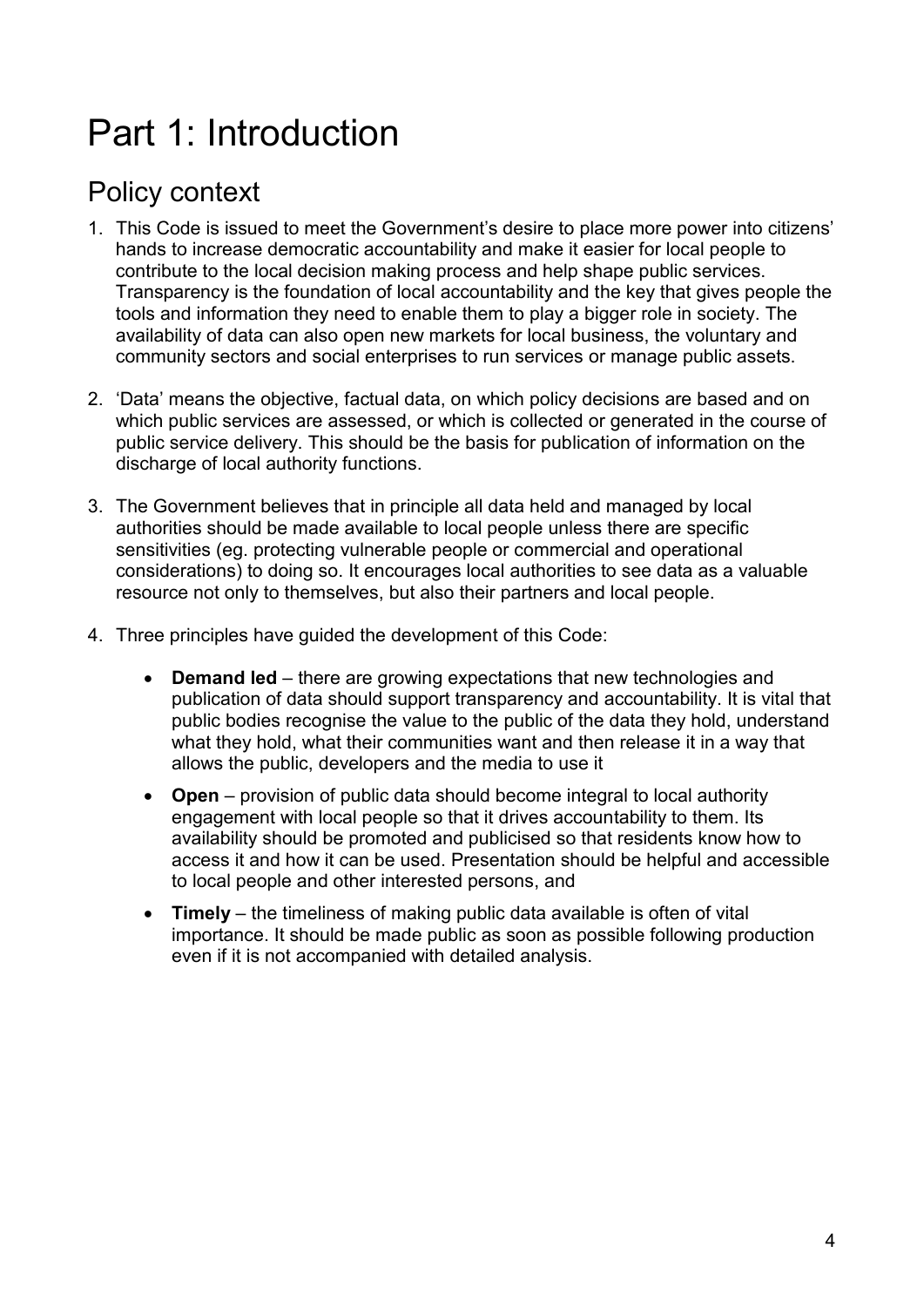- 5. Respondents to the Government's consultation on 'Improving Local Government Transparency: Making 'The Code of Recommended Practice for Local Authorities on Data Transparency' enforceable by regulations<sup>'1</sup> suggested datasets that should be included in this Code<sup>2</sup>. The Government has decided not to include them. However, local authorities are encouraged to consider what respondents said and look to go further than this Code, in line with the principle that all data held and managed by local authorities should be made open and available to local people unless there are specific sensitivities to doing so. Annex A summarises the publication requirements for datasets covered by this Code.
- 6. Fraud can thrive where decisions are not open to scrutiny and details of spending, contracts and service provision are hidden from view. Greater transparency, and the provisions in this Code, can help combat fraud. Local authorities should also use a risk management approach with strong internal control arrangements to reduce the risk of any payment fraud as a result of publishing public data. Local authorities should refer to the Chartered Institute of Public Finance and Accountancy Red Book 2 – Managing the Risk of Fraud  $-$  Actions to Counter Fraud and Corruption<sup>3</sup>. Annex B provides further information on combating fraud.

# Application

- 7. This Code is issued by the Secretary of State for Communities and Local Government in exercise of his powers under section 2 of the Local Government, Planning and Land Act 1980 ("the Act") to issue a Code of Recommended Practice (the Code) as to the publication of information by local authorities about the discharge of their functions and other matters which he considers to be related. It is issued following consultation in accordance with section 3(11) of the Act. It replaces any previous Codes issued in relation to authorities in England under those powers.
- 8. The Code does not replace or supersede the existing legal framework for access to and re-use of public sector information provided by the:
	- Freedom of Information Act 2000 (as amended by the Protection of Freedoms Act 2012)
	- Environmental Information Regulations 2004
	- Re-use of Public Sector Information Regulations 2005
	- Infrastructure for Spatial Information in the European Community Regulations 2009, and
	- Section 15 of the Audit Commission Act 1998 which provides a right for persons interested to inspect a local authority's accounting records and supporting documentation, and to make copies of them, for a limited period each year.

<sup>&</sup>lt;sup>1</sup>[https://www.gov.uk/government/uploads/system/uploads/attachment\\_data/file/14855/Making\\_the\\_Code\\_of\\_](https://www.gov.uk/government/uploads/system/uploads/attachment_data/file/14855/Making_the_Code_of_Recommended_Practice_mandatory_-_consultation.pdf) Recommended Practice mandatory - consultation.pdf

<sup>&</sup>lt;sup>2</sup>https://www.gov.uk/government/uploads/system/uploads/attachment\_data/file/266815/Transparency\_Code\_ Government\_Response.pdf (See paragraph 37)

<sup>3&</sup>lt;br>[http://www.cipfanetworks.net/governance/documentation/default\\_view.asp?library=157&category=1255&co](http://www.cipfanetworks.net/governance/documentation/default_view.asp?library=157&category=1255&content_ref=7550) [ntent\\_ref=7550](http://www.cipfanetworks.net/governance/documentation/default_view.asp?library=157&category=1255&content_ref=7550)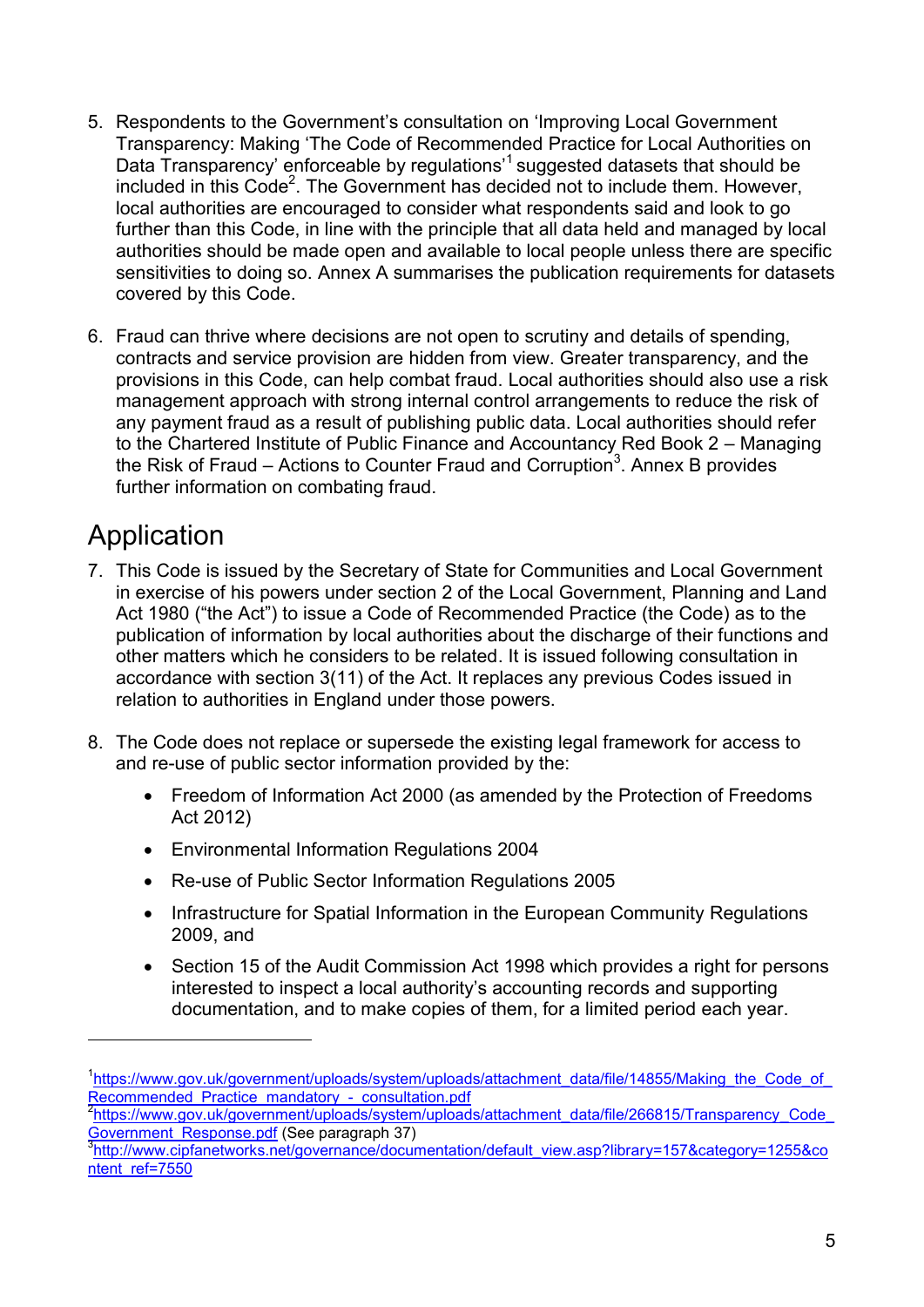- 9. This Code does not apply to Police and Crime Commissioners, for whom a separate transparency framework applies.
- 10.This Code only applies to local authorities in relation to descriptions of information or data where that type of local authority undertakes the particular function to which the information or data relates.
- 11.The Code applies in England only.

## **Definitions**

12.In this Code:

"local authority" means:

- a county council in England
- a district council
- a parish council which has gross annual income or expenditure (whichever is the higher) exceeding £200,000
- a London borough council
- the Common Council of the City of London in its capacity as a local authority
- the Council of the Isles of Scilly
- a National Park authority for a National Park in England
- the Broads Authority
- the Greater London Authority so far as it exercises its functions through the Mayor
- the London Fire and Emergency Planning Authority
- Transport for London
- a fire and rescue authority (constituted by a scheme under section 2 of the Fire and Rescue Services Act 2004 or a scheme to which section 4 of that Act applies, and a metropolitan county fire and rescue authority)
- a joint authority established by Part IV of the Local Government Act 1985 (fire and rescue services and transport)
- a joint waste authority, i.e. an authority established for an area in England by an order under section 207 of the Local Government and Public Involvement in Health Act 2007
- an economic prosperity board established under section 88 of the Local Democracy, Economic Development and Construction Act 2009
- a combined authority established under section 103 of that Act
- a waste disposal authority, i.e. an authority established under section 10 of the Local Government Act 1985, and
- an integrated transport authority for an integrated transport area in England.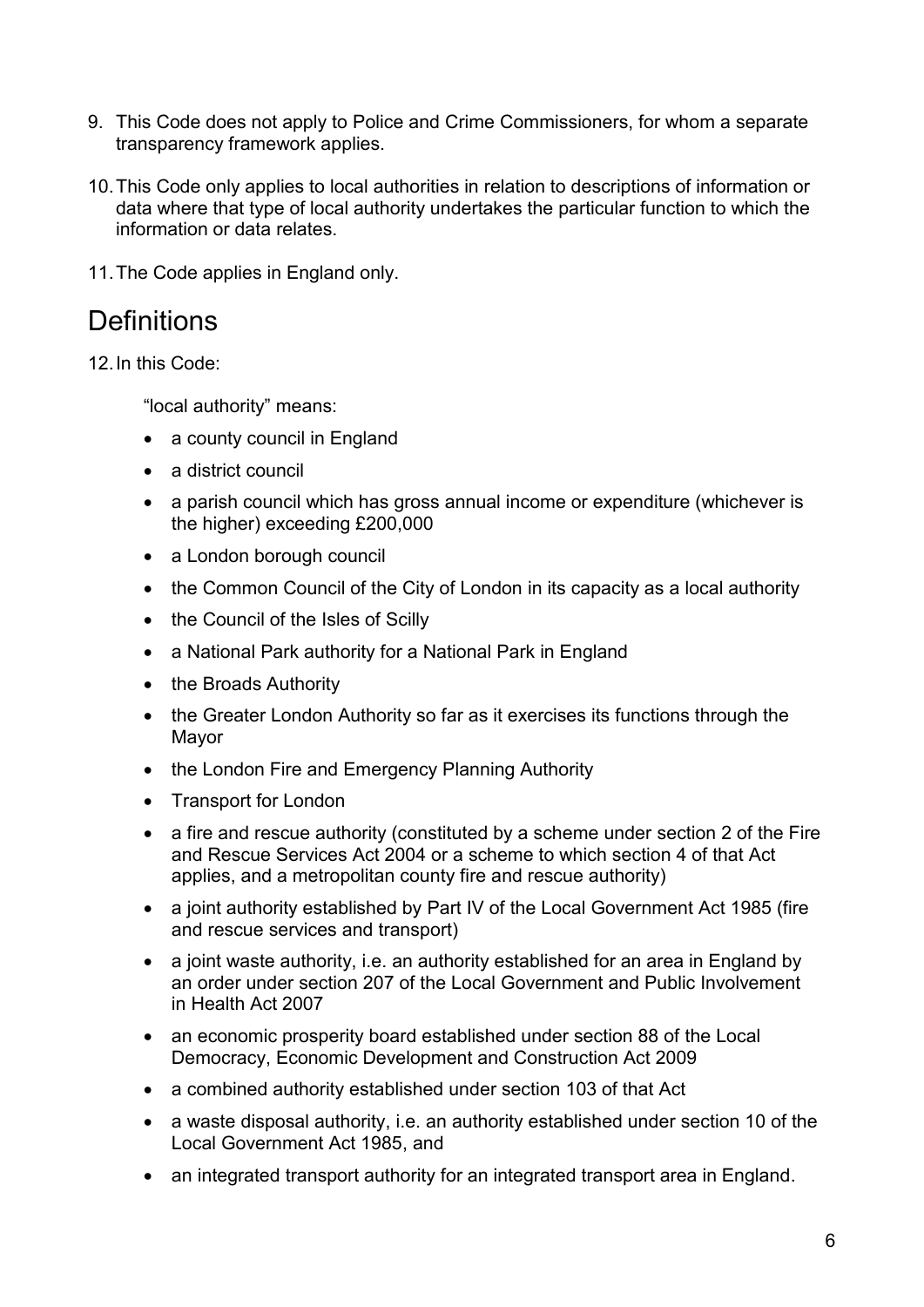"voluntary and community sector organisations" means a non-governmental organisation that is value-driven and which principally reinvests its surpluses to further social, environmental or cultural objectives.

"a social enterprise<sup>4</sup>" means a business that trades for a social and/or environmental purpose and is a business which:

- o aims to generate its income by selling goods and services, rather than through grants and donations
- $\circ$  is set up to specifically make a difference, and
- o reinvests the profits it makes for the purpose of its social mission.

"a small or medium sized enterprise" means an undertaking which has fewer than 250 employees.

# Data protection

- 13.The Government believes that local transparency can be implemented in a way that complies with the Data Protection Act 1998. Where local authorities are disclosing information which potentially engages the Data Protection Act 1998, they must ensure that the publication of that information is compliant with the provisions of that Act. The Data Protection Act 1998 does not restrict or inhibit information being published about councillors or senior local authority officers because of the legitimate public interest in the scrutiny of such senior individuals and decision makers. The Data Protection Act 1998 also does not automatically prohibit information being published naming the suppliers with whom the authority has contracts, including sole traders, because of the public interest in accountability and transparency in the spending of public money.
- 14.For other situations where information held by local authorities contains public data which cannot be disclosed in a Data Protection Act compliant manner, the Information Commissioner's Office has published guidance on anonymisation of datasets, enabling publication of data which can yield insights to support public service improvement, whilst safeguarding individuals' privacy $^5$ .

<sup>4</sup> <https://www.gov.uk/set-up-a-social-enterprise>

<sup>5</sup> [http://ico.org.uk/for\\_organisations/data\\_protection/topic\\_guides/anonymisation](http://ico.org.uk/for_organisations/data_protection/topic_guides/anonymisation)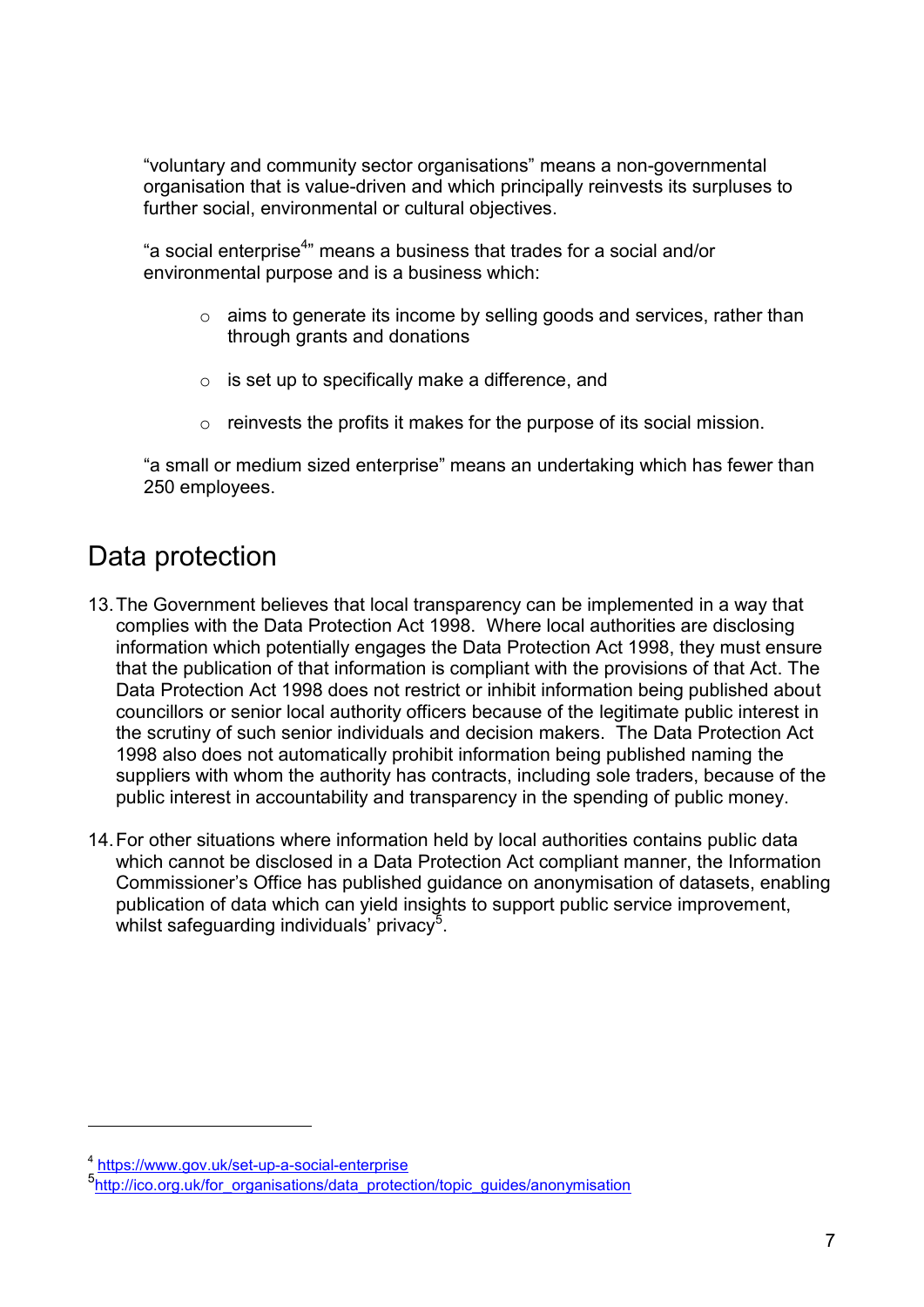# Commercial confidentiality

15.The Government has not seen any evidence that publishing details about contracts entered into by local authorities would prejudice procurement exercises or the interests of commercial organisations, or breach commercial confidentiality unless specific confidentiality clauses are included in contracts. Local authorities should expect to publish details of contracts newly entered into – commercial confidentiality should not, in itself, be a reason for local authorities to not follow the provisions of this Code. Therefore, local authorities should consider inserting clauses in new contracts allowing for the disclosure of data in compliance with this Code.

# Exclusions and exemptions

- 16.Authorities should ensure that they do not contravene the provisions of sections 100A, 100B or 100F of the Local Government Act 1972.
- 17.Where information would otherwise fall within one of the exemptions from disclosure under the Freedom of Information Act 2000, the Environmental Information Regulations 2004, the Infrastructure for Spatial Information in the European Community Regulations 2009 or falls within Schedule 12A to the Local Government Act 1972 then it is at the discretion of the local authority whether or not to rely on that exemption or publish the data. Local authorities should start from the presumption of openness and disclosure of information, and not rely on exemptions to withhold information unless absolutely necessary.

# Timeliness and errors

- 18.Data should be as accurate as possible at first publication. While errors may occur, the publication of information should not be unduly delayed to rectify mistakes. Instead, publication should be used to help address any imperfections and deficiencies. This concerns errors in data accuracy, not errors in redacting personal data. The best way to achieve this is by having robust information management processes in place.
- 19.Where errors in data are discovered, or files are changed for other reasons (such as omissions), local authorities should publish revised information making it clear where and how there has been an amendment. Metadata on data.gov.uk should be amended accordingly.

# Further guidance and support

20.The Department for Communities and Local Government will work with sector led organisations such as the Local Government Association and the Local eGovernment Standards Body, the Local Public Data Panel and the Information Commissioner's Office to ensure guidance on transparency (eg. technical guidance notes, best practice examples and case studies) is available to local authorities.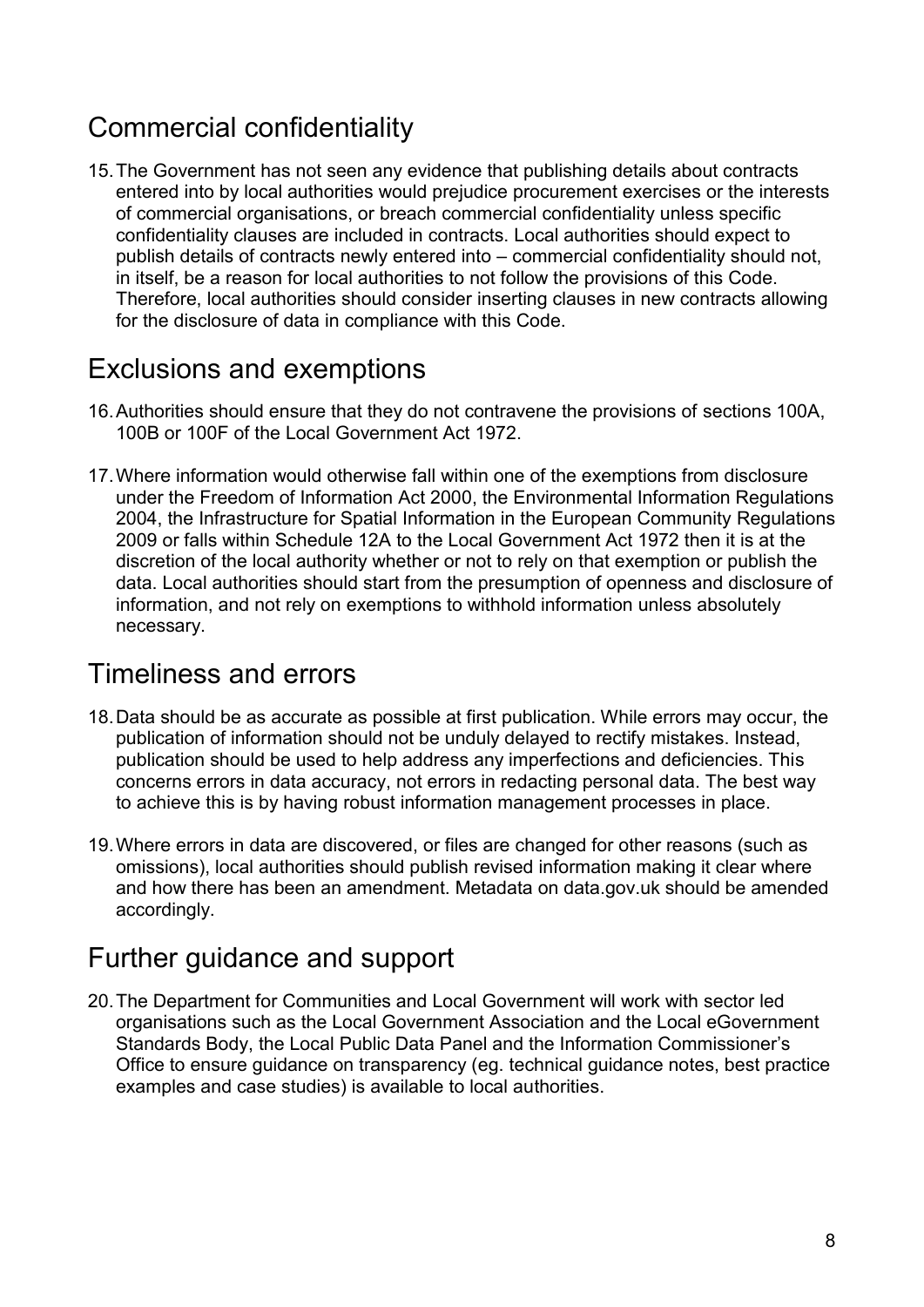# Part 2: Information which must be published

# Part 2.1: Information to be published quarterly

21.Data covered by this section includes:

- expenditure exceeding £500 (see paragraphs 23 and 24)
- Government Procurement Card transactions (paragraph 25), and
- procurement information (see paragraphs 26 and 27).

22.The data and information referred to in this Part (2.1) must be published:

- on the first occasion, not later than 31 December 2014, and
- thereafter, not less than quarterly and not later than one month after the quarter to which the data and information is applicable.

## **Expenditure exceeding £500**

- 23.Local authorities must publish details of each individual item of expenditure that exceeds £500 $^6$ . This includes items of expenditure<sup>7</sup>, consistent with Local Government Association guidance<sup>8</sup>, such as:
	- individual invoices
	- grant payments
	- expense payments
	- payments for goods and services
	- grants
	- grant in aid
	- rent

<u>.</u>

- credit notes over £500, and
- transactions with other public bodies.

 $^6$  The threshold should be, where possible, the net amount excluding recoverable Value Added Tax.

 $<sup>7</sup>$  Salary payments to staff normally employed by the local authority should not be included. However, local</sup> authorities should publish details of payments to individual contractors (e.g. individuals from consultancy firms, employment agencies, direct personal contracts, personal service companies etc) either here or under contract information.

<http://www.local.gov.uk/practitioners-guides-to-publishing-data>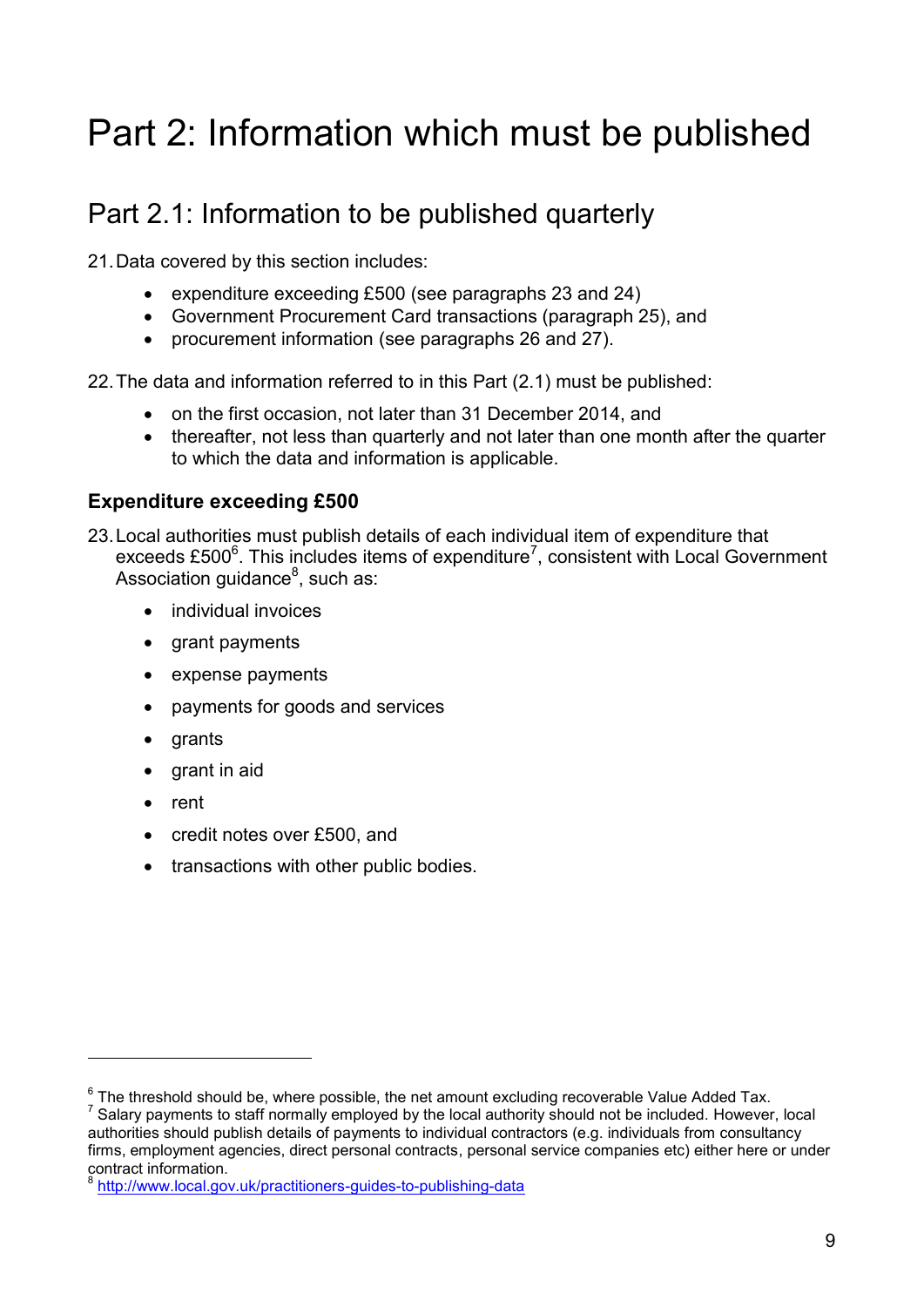24.For each individual item of expenditure the following information must be published:

- date the expenditure was incurred
- local authority department which incurred the expenditure
- beneficiary
- **s** summary of the purpose of the expenditure<sup>9</sup>
- $\bullet$  amount<sup>10</sup>
- Value Added Tax that cannot be recovered, and
- merchant category (eg. computers, software etc).

### **Government Procurement Card transactions**

25.Local authorities must publish details of every transaction on a Government Procurement Card. For each transaction, the following details must be published:

- date of the transaction
- local authority department which incurred the expenditure
- beneficiary
- $\bullet$  amount<sup>11</sup>

- Value Added Tax that cannot be recovered
- summary of the purpose of the expenditure, and
- merchant category (eg. computers, software etc).

 $9$  This could be the descriptor that local authorities use in their accounting system providing it gives a clear sense of why the expenditure was incurred or what it purchased or secured for the local authority.

 $10$  Where possible, this should be the net amount excluding recoverable Value Added Tax. Where Value Added Tax cannot be recovered – or the source of the data being used cannot separate out recoverable Value Added Tax – then the gross amount should be used instead with a note stating that the gross amount has been used.

<sup>11</sup> Where possible, this should be the net amount excluding recoverable Value Added Tax. Where Value Added Tax cannot be recovered – or the source of the data being used cannot separate out recoverable Value Added Tax – then the gross amount should be used instead with a note stating that the gross amount has been used.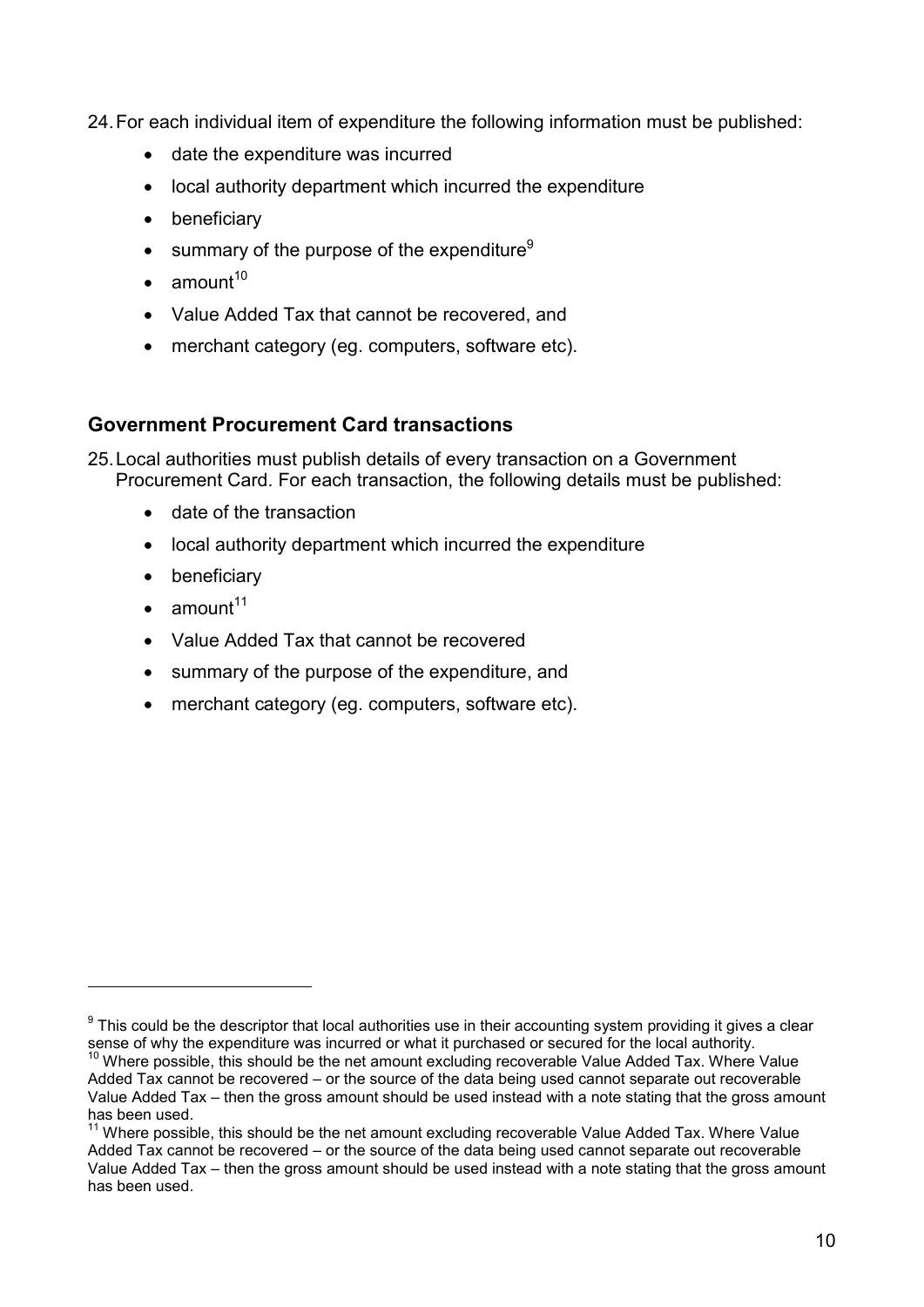### **Procurement information**

- 26.Local authorities must publish details of every invitation to tender for contracts to provide goods and/or services<sup>12</sup> with a value that exceeds £5,000<sup>13, 14</sup>. For each invitation, the following details must be published:
	- reference number
	- title

- description of the goods and/or services sought
- start, end and review dates, and
- local authority department responsible.
- 27. Local authorities must also publish details of any contract<sup>15</sup>, commissioned activity, purchase order, framework agreement and any other legally enforceable agreement with a value that exceeds £5,000<sup>16</sup>. For each contract, the following details must be published:
	- reference number
	- title of agreement
	- local authority department responsible
	- description of the goods and/or services being provided
	- supplier name and details
	- sum to be paid over the length of the contract or the estimated annual spending or budget for the contract<sup>17</sup>
	- Value Added Tax that cannot be recovered
	- start, end and review dates
	- whether or not the contract was the result of an invitation to quote or a published invitation to tender, and
	- whether or not the supplier is a small or medium sized enterprise and/or a voluntary or community sector organisation and where it is, provide the relevant registration number<sup>18</sup>.

 $12$  This includes contracts for staff who are employed via consultancy firms or similar agencies.

<sup>&</sup>lt;sup>13</sup> The threshold should be, where possible, the net amount excluding recoverable Value Added Tax.

<sup>&</sup>lt;sup>14</sup> Tenders for framework agreements should be included, even though there may be no initial value.

<sup>15</sup> This includes contracts for staff who are employed via consultancy firms or similar agencies.

<sup>&</sup>lt;sup>16</sup> The threshold should be, where possible, the net amount excluding recoverable Value Added Tax.

<sup>&</sup>lt;sup>17</sup> Where possible, this should be the net amount excluding recoverable Value Added Tax. Where Value Added Tax cannot be recovered – or the source of the data being used cannot separate out recoverable Value Added Tax – then the gross amount should be used instead with a note stating that the gross amount has been used.

 $18$  For example, this might be the company or charity registration number.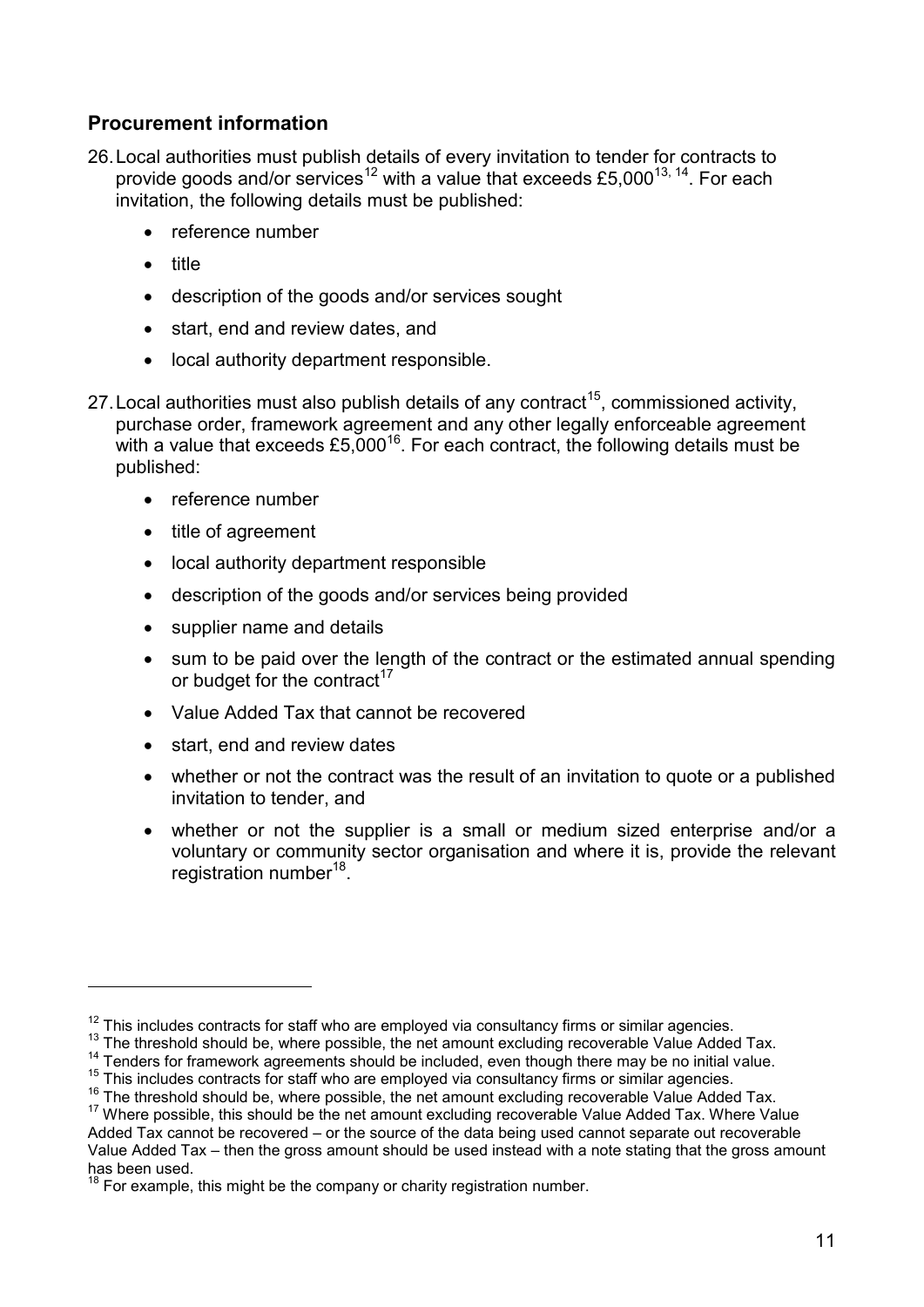# Part 2.2: Information to be published annually

28.Data covered by this section includes:

- local authority land (see paragraphs 30 and 31)
- grants to voluntary, community and social enterprise organisations (see paragraphs 32 and 33)
- organisation chart (see paragraph 34)
- trade union facility time (see paragraph 35)
- parking account (see paragraph 36)
- parking spaces (see paragraph 37)
- senior salaries (see paragraphs 38 and 39)
- constitution (see paragraph 40)
- pay multiple (see paragraphs 41 and 42), and
- fraud (see paragraph 43).

29.The data and information in this Part (2.2) must be published:

- on the first occasion, not later than 2 February 2015, and
- thereafter, not less than annually and not later than one month after the year to which the data and information is applicable $^{19}$ .

### **Local authority land**

30.Local authorities must publish details of all land and building assets including:

- all service and office properties occupied or controlled by user bodies, both freehold and leasehold
- any properties occupied or run under Private Finance Initiative contracts
- all other properties they own or use, for example, hostels, laboratories, investment properties and depots
- garages unless rented as part of a housing tenancy agreement
- surplus, sublet or vacant properties
- undeveloped land

- serviced or temporary offices where contractual or actual occupation exceeds three months, and
- all future commitments, for example under an agreement for lease, from when the contractual commitment is made.

 $19$  In relation to parking account data, where the local authority's annual accounts have not been finalised, the authority should publish estimates within one month after the year to which the data is applicable and subsequently publish final figures as soon as the authority's accounts are finalised.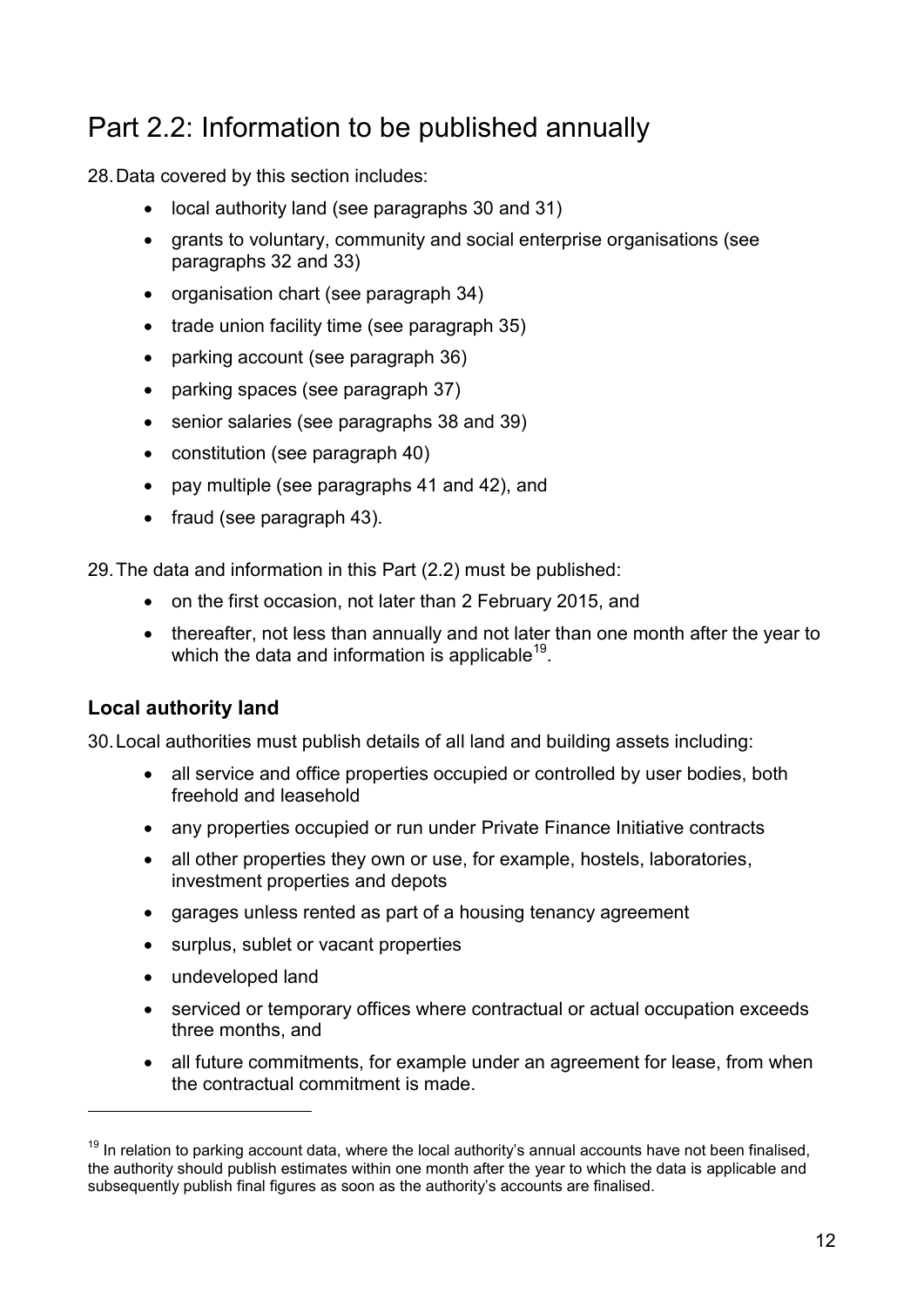However, information about the following land and building assets are to be excluded from publication:

- social housing<sup>20</sup>
- rent free properties provided by traders (such as information booths in public places or ports)
- operational railways and canals
- operational public highways (but any adjoining land not subject to public rights should be included)
- assets of national security, and
- information deemed inappropriate for public access as a result of data protection and/or disclosure controls (eg. such as refuge houses).
- 31.For each land or building asset, the following information must be published together in one place:
	- Unique Property Reference Number
	- Unique asset identity the local reference identifier used by the local body, sometimes known as local name or building block. There should be one entry per asset or user/owner (eg. on one site there could be several buildings or in one building there could be several users floors/rooms etc – where this is the case, each of these will have a separate asset identity). This must include the original reference number from the data source plus authority code
	- name of the building/land or both
	- street number or numbers any sets of 2 or more numbers should be separated with the '-' symbol (eg. 10-15 London Road)
	- street name this is the postal road address<sup>21</sup>
	- post town

- United Kingdom postcode
- map reference local authorities may use either Ordnance Survey or ISO 6709 systems to identify the location of an asset, but must make clear which is being used. Where an Ordnance Survey mapping system is used (the grid system) then assets will be identified using Eastings before Northings. Where geocoding in accordance with ISO 6709 is being used to identify the centre point of the asset location then that reference must indicate its ISO coordinates

<sup>&</sup>lt;sup>20</sup> To avoid data protection issues it is recommended that the specific location details of social housing is not included in the published list.

 $21$  Local authorities should use the official postal address. Exceptionally, where this is not available, local authorities should use the address they hold for the asset.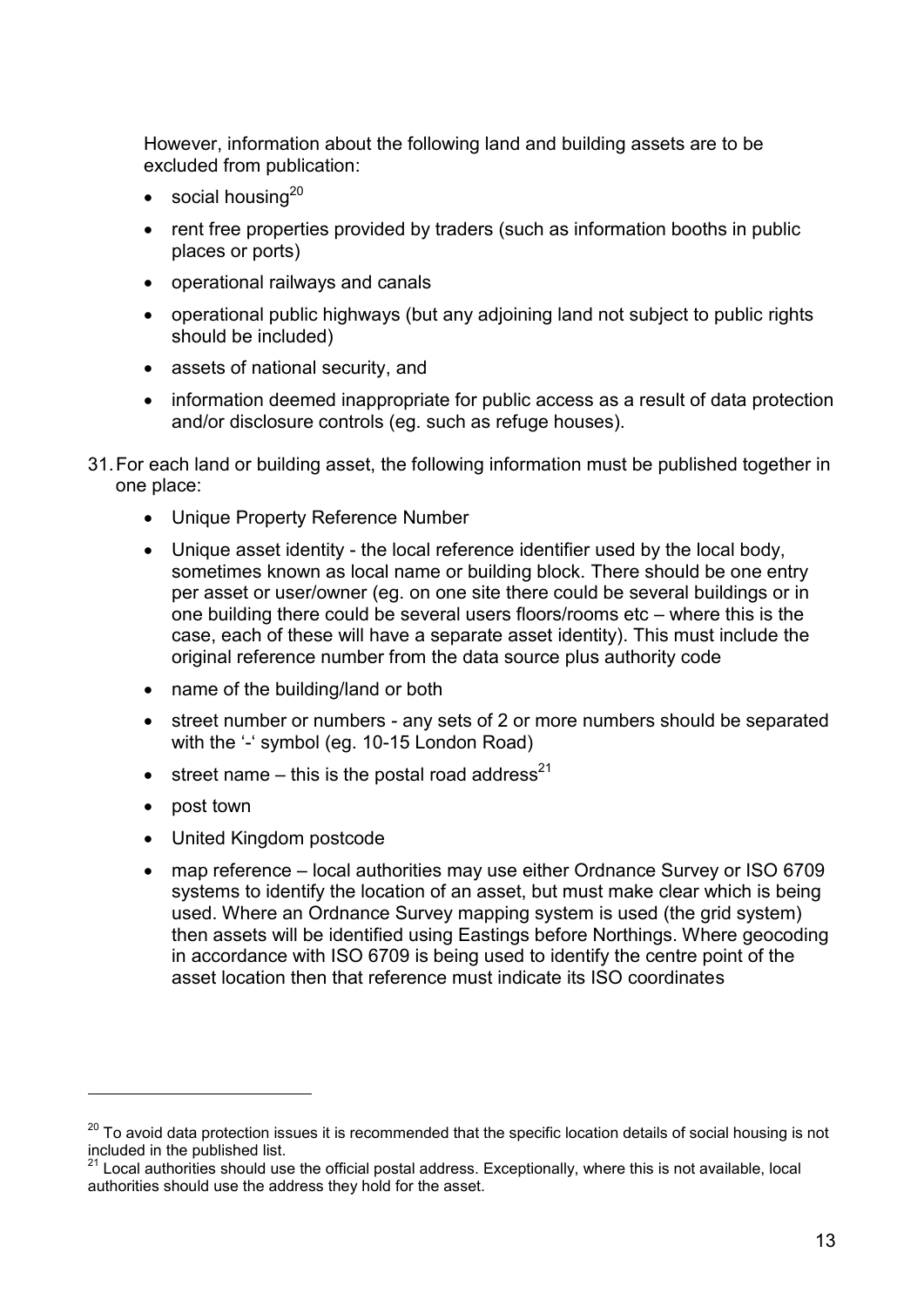whether the local authority owns the freehold or a lease for the asset and for whichever category applies, the local authority must list all the characteristics that apply from the options given below:

#### *for freehold assets:*

- $\circ$  occupied by the local authority
- o ground leasehold
- o leasehold
- o licence
- o vacant (for vacant properties, local authorities should not publish the full address details and should only publish the first part of the postcode<sup>22</sup>).

#### *for leasehold assets:*

- $\circ$  occupied by the local authority
- o ground leasehold
- o sub leasehold
- o licence.

1

*for other assets:*

- $\circ$  free text description eg. rights of way, access etc<sup>23</sup>.
- whether or not the asset is land only (i.e. without permanent buildings) or it is land with a permanent building.

#### **Grants to voluntary, community and social enterprise organisations**

- 32.Local authorities must publish details of all grants to voluntary, community and social enterprise organisations. This can be achieved by either:
	- tagging and hence specifically identifying transactions which relate to voluntary, community and social enterprise organisations within published data on expenditure over £500 or published procurement information, or
	- by publishing a separate list or register.

 $22$  The first part of the postcode, or Outward Code, refers to the area and the district only, http://www.postcodeaddressfile.co.uk/products/postcodes/postcodes\_explained.htm

<sup>&</sup>lt;sup>23</sup> Where a local authority feels unable to verify rights of way information, for example, it should add a short narrative explaining why it is unable to identify and verify the information.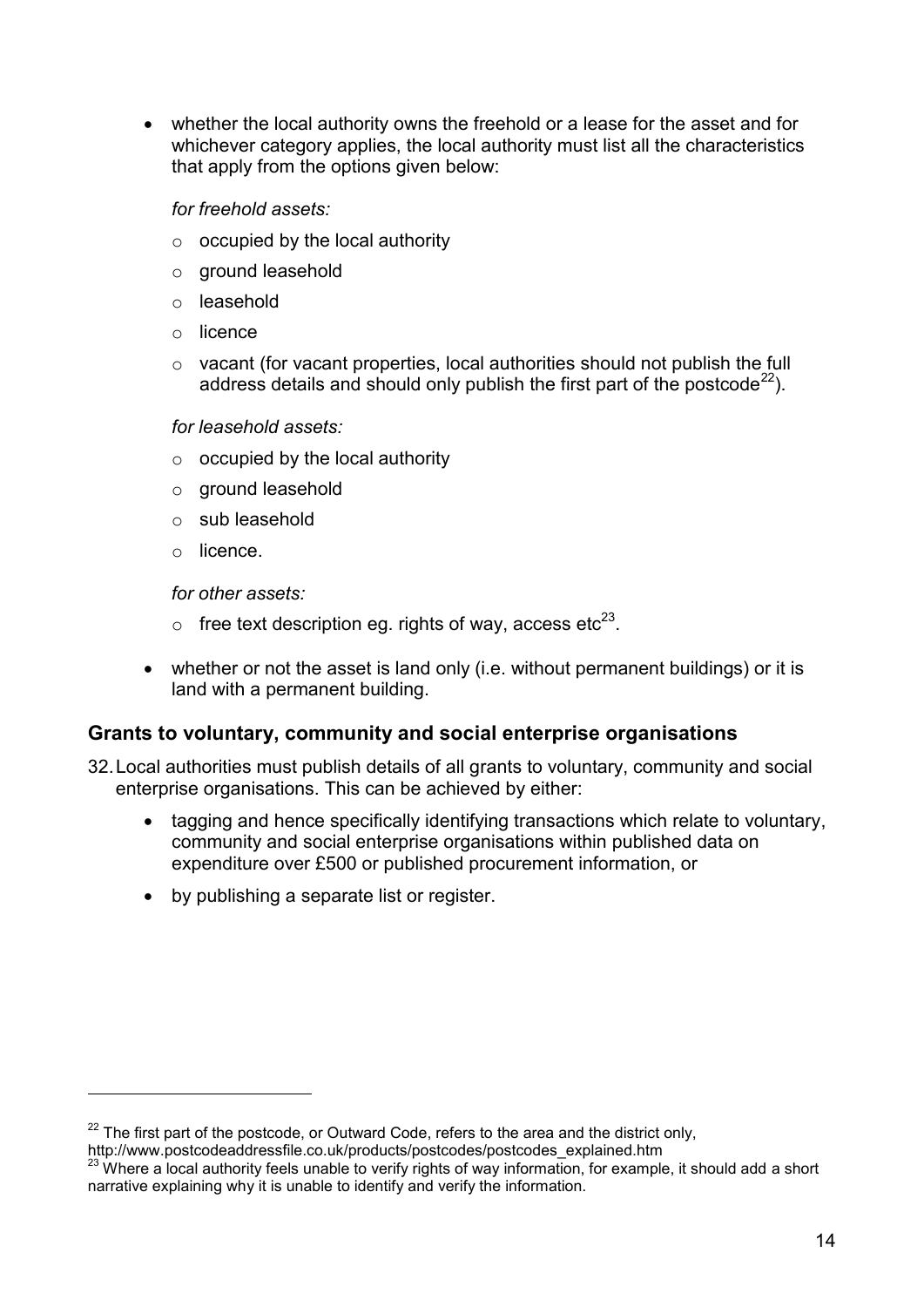33.For each identified grant, the following information must be published as a minimum:

- date the grant was awarded
- $\bullet$  time period for which the grant has been given
- local authority department which awarded the grant
- beneficiary
- $\bullet$  beneficiary's registration number  $24$
- summary of the purpose of the grant, and
- amount.

### **Organisation chart**

34.Local authorities must publish an organisation chart covering staff in the top three levels of the organisation<sup>25</sup>. The following information must be included for each member of staff included in the chart:

- $\bullet$  arade
- $\bullet$  job title
- local authority department and team
- whether permanent or temporary staff
- contact details
- salary in £5,000 brackets, consistent with the details published under paragraph 38, and
- salary ceiling (the maximum salary for the grade).

### **Trade union facility time**

1

35.Local authorities must publish the following information on trade union facility time:

- total number (absolute number and full time equivalent) of staff who are union representatives (including general, learning and health and safety representatives)
- total number (absolute number and full time equivalent) of union representatives who devote at least 50 per cent of their time to union duties
- names of all trade unions represented in the local authority
- a basic estimate of spending on unions (calculated as the number of full time equivalent days spent on union duties multiplied by the average salary), and
- a basic estimate of spending on unions as a percentage of the total pay bill (calculated as the number of full time equivalent days spent on union duties multiplied by the average salary divided by the total pay bill).

<sup>&</sup>lt;sup>24</sup> For example, this might be the company or charity registration number.

<sup>&</sup>lt;sup>25</sup> This should exclude staff whose salary does not exceed £50,000.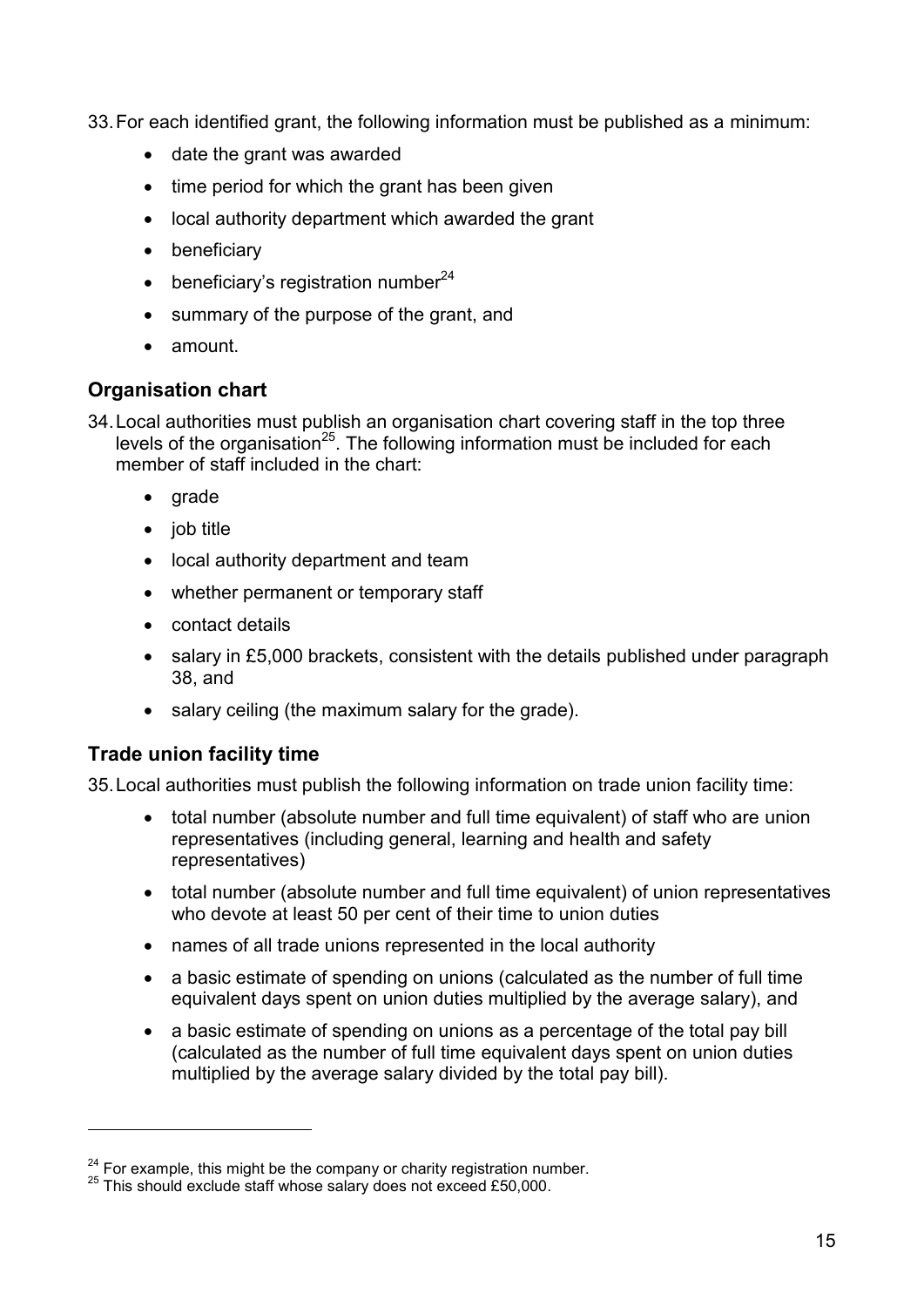### **Parking account**

- 36.Local authorities must publish on their website, or place a link on their website to this data if published elsewhere:
	- a breakdown of income and expenditure on the authority's parking account<sup>26, 27</sup>. The breakdown of income must include details of revenue collected from onstreet parking, off-street parking and Penalty Charge Notices, and
	- a breakdown of how the authority has spent a surplus on its parking account<sup>25,28</sup>.

#### **Parking spaces**

37.Local authorities must publish the number of marked out controlled on and off-street parking spaces within their area, or an estimate of the number of spaces where controlled parking space is not marked out in individual parking bays or spaces.

#### **Senior salaries**

1

- 38.Local authorities are already required to publish, under the Accounts and Audit (England) Regulations 2011 (Statutory Instrument 2011/817)<sup>29</sup>:
	- the number of employees whose remuneration in that year was at least £50,000 in brackets of £5,000
	- details of remuneration and job title of certain senior employees whose salary is at least £50,000, and
	- employees whose salaries are £150,000 or more must also be identified by name.
- 39.In addition to this requirement, local authorities must place a link on their website to these published data or place the data itself on their website, together with a list of responsibilities (for example, the services and functions they are responsible for, budget held and number of staff) and details of bonuses and 'benefits-in-kind', for all employees whose salary exceeds £50,000. The key differences between the requirements under this Code and the Regulations referred to above is the addition of a list of responsibilities, the inclusion of bonus details for all senior employees whose salary exceeds £50,000 and publication of the data on the authority's website.

[https://www.gov.uk/government/uploads/system/uploads/attachment\\_data/file/212559/parkingenforcepolicy.pdf](https://www.gov.uk/government/uploads/system/uploads/attachment_data/file/212559/parkingenforcepolicy.pdf)

 $26$  A parking account kept under section 55 of the Road Traffic Regulation Act 1984 as modified by Regulation 25 of the Civil Enforcement of Parking Contraventions (England) General Regulations 2007. <sup>27</sup> Local authorities should also have regard to both statutory guidance*, The Secretary of State's Statutory* 

*Guidance to Local Authorities on the Civil Enforcement of Parking Contraventions*, [http://assets.dft.gov.uk/publications/tma-part-6-cpe-statutory-guidance/betterprkstatutoryguid.pdf,](http://assets.dft.gov.uk/publications/tma-part-6-cpe-statutory-guidance/betterprkstatutoryguid.pdf) and non-statutory operational guidance, *Operational Guidance to Local Authorities: Parking Policy and Enforcement*,

<sup>&</sup>lt;sup>28</sup> Section 55 (as amended) of the Road Traffic Regulation Act 1984 sets out how local authorities should use a surplus on their parking account. Local authorities should breakdown how they have spent a surplus on their parking account within the categories set out in section 55.

<sup>&</sup>lt;sup>29</sup> These Regulations are to be replaced by Regulations made under the Local Accountability and Audit Act 2014.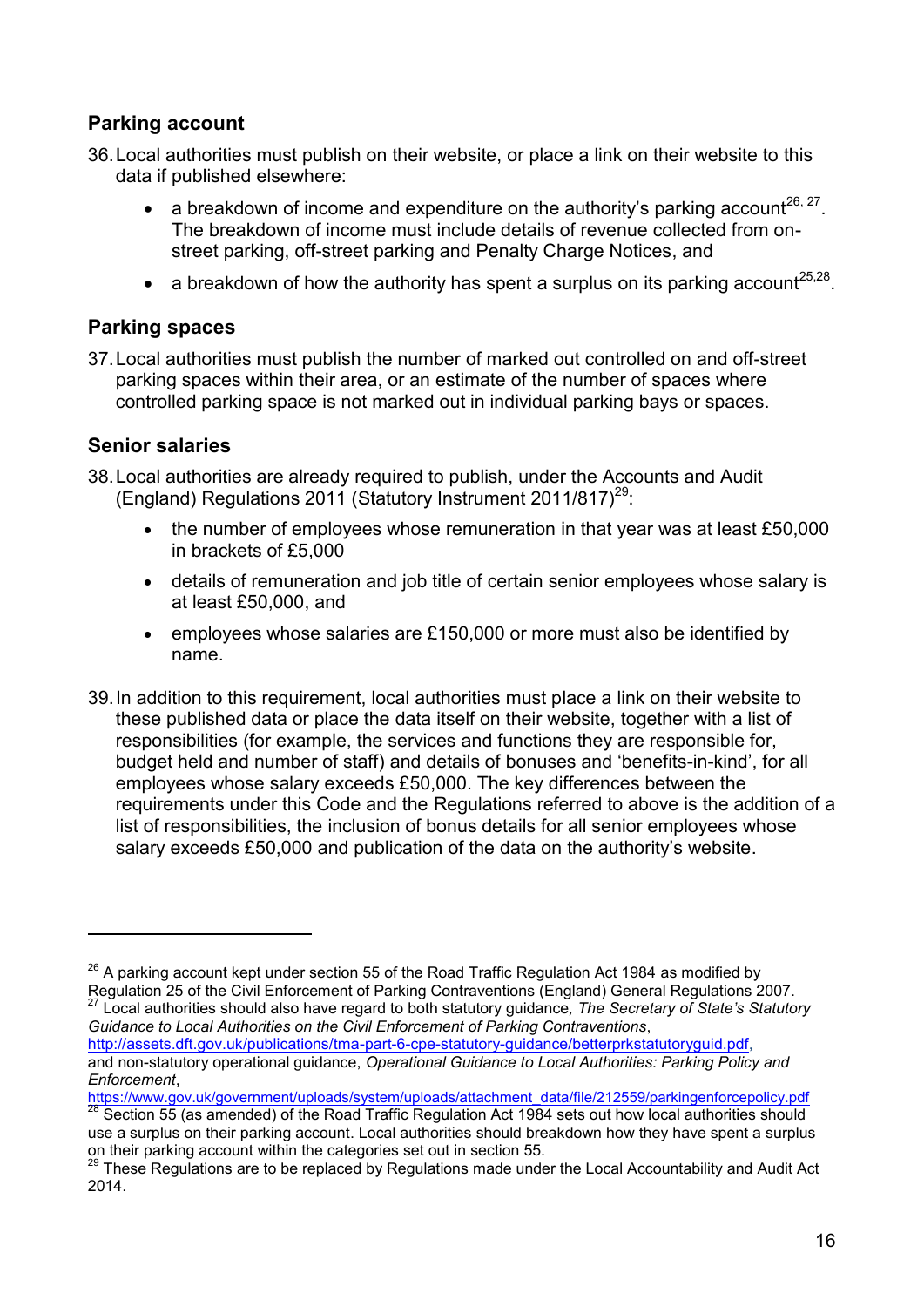### **Constitution**

40.Local authorities are already required to make their Constitution available for inspection at their offices under section 9P of the Local Government Act 2000. Local authorities must also, under this Code, publish their Constitution on their website.

### **Pay multiple**

- 41.Section 38 of the Localism Act 2011 requires local authorities to produce Pay Policy Statements, which should include the authority's policy on pay dispersion – the relationship between remuneration of chief officers and the remuneration of other staff. Guidance produced under section 40 of that Act<sup>30</sup>, recommends that the pay multiple is included in these statements as a way of illustrating the authority's approach to pay dispersion.
- 42.Local authorities must, under this Code, publish the pay multiple on their website, defined as the ratio between the highest paid taxable earnings for the given year (including base salary, variable pay, bonuses, allowances and the cash value of any benefits-in-kind) and the median earnings figure of the whole of the authority's workforce. The measure must:
	- cover all elements of remuneration that can be valued (eg. all taxable earnings for the given year, including base salary, variable pay, bonuses, allowances and the cash value of any benefits-in-kind)
	- use the median earnings figure as the denominator, which should be that of all employees of the local authority on a fixed date each year, coinciding with reporting at the end of the financial year, and
	- exclude changes in pension benefits, which due to their variety and complexity cannot be accurately included in a pay multiple disclosure.

 $30$  Openness and accountability in local pay: Guidance under Section 40 of the Localism Act (February 2012), [https://www.gov.uk/government/uploads/system/uploads/attachment\\_data/file/5956/2091042.pdf](https://www.gov.uk/government/uploads/system/uploads/attachment_data/file/5956/2091042.pdf)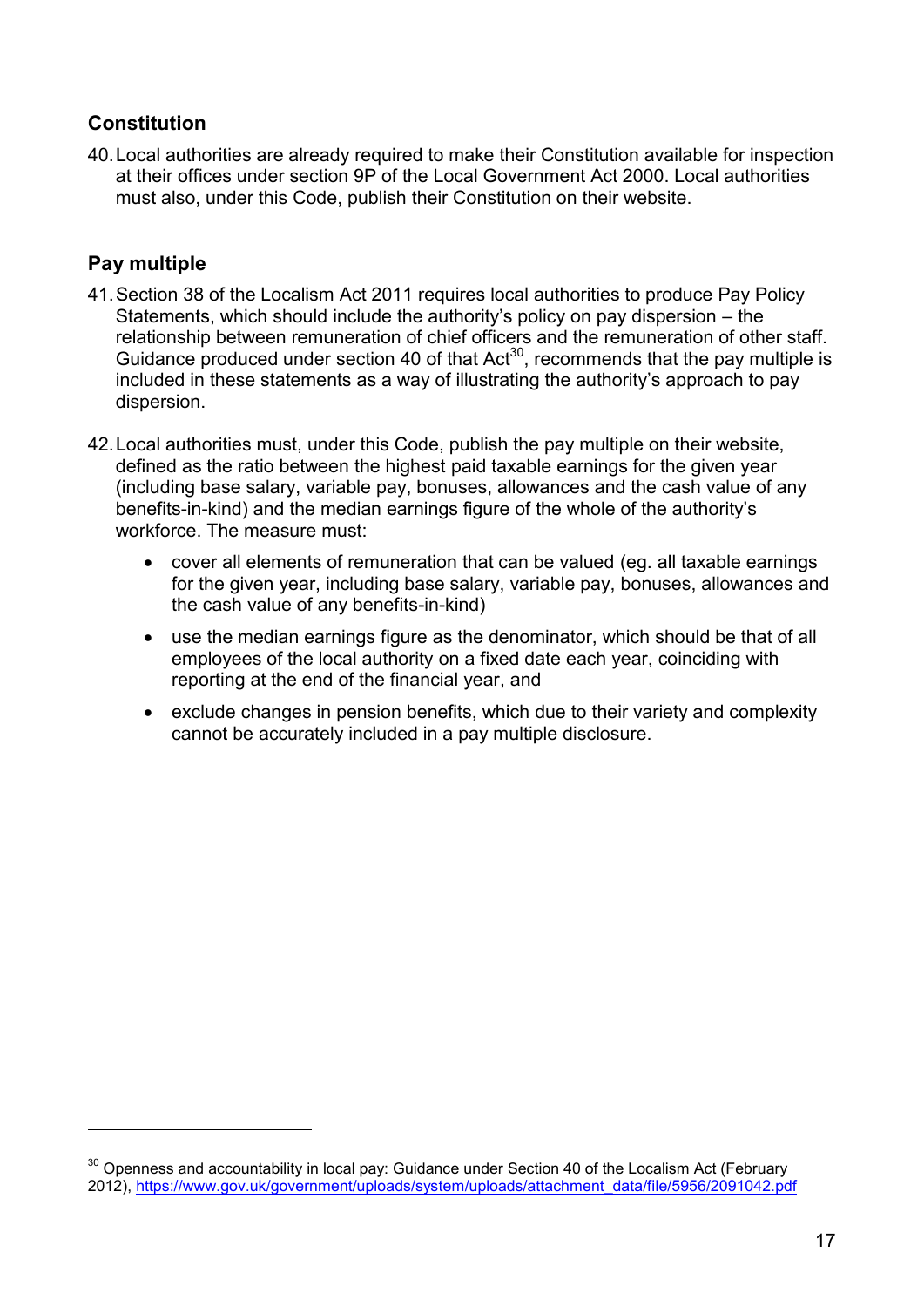## **Fraud**

43.Local authorities must publish the following information about their counter fraud work $31$ 

- number of occasions they use powers under the Prevention of Social Housing Fraud (Power to Require Information) (England) Regulations 2014<sup>32</sup>, or similar  $nowers<sup>33</sup>$
- total number (absolute and full time equivalent) of employees undertaking investigations and prosecutions of fraud
- total number (absolute and full time equivalent) of professionally accredited counter fraud specialists
- total amount spent by the authority on the investigation and prosecution of fraud, and
- total number of fraud cases investigated.

# Part 2.3: Information to be published once only

### **Waste contracts**

<u>.</u>

44.Local authorities must publish details of their existing waste collection contracts, in line with the details contained in paragraph 27. Local authorities must publish this information at the same time as they first publish quarterly procurement information under paragraphs 22, 26 and 27 of this Code.

# Part 2.4: Method of publication

45.Public data should be published in a format and under a licence that allows open reuse, including for commercial and research activities, in order to maximise value to the public. The Open Government Licence published by the National Archives should be used as the recommended standard. Where any copyright or data ownership concerns exist with public data these should be made clear. Data covered by Part 2 of this Code must be published in open and machine-readable formats (further information about machine-readable formats can be found in Part 3.2).

<sup>31</sup> The definition of fraud is as set out by the Audit Commission in *Protecting the Public Purse*. <sup>32</sup> S.I. 2014/899.

<sup>&</sup>lt;sup>33</sup> For example, the Council Tax Reduction Schemes (Detection of Fraud and Enforcement) (England) Regulations 2013 gives local authorities the power to require information from listed bodies, during the investigation of fraud connected with an application for or award of a reduction under a council tax reduction scheme: <http://www.legislation.gov.uk/uksi/2013/501/contents/made>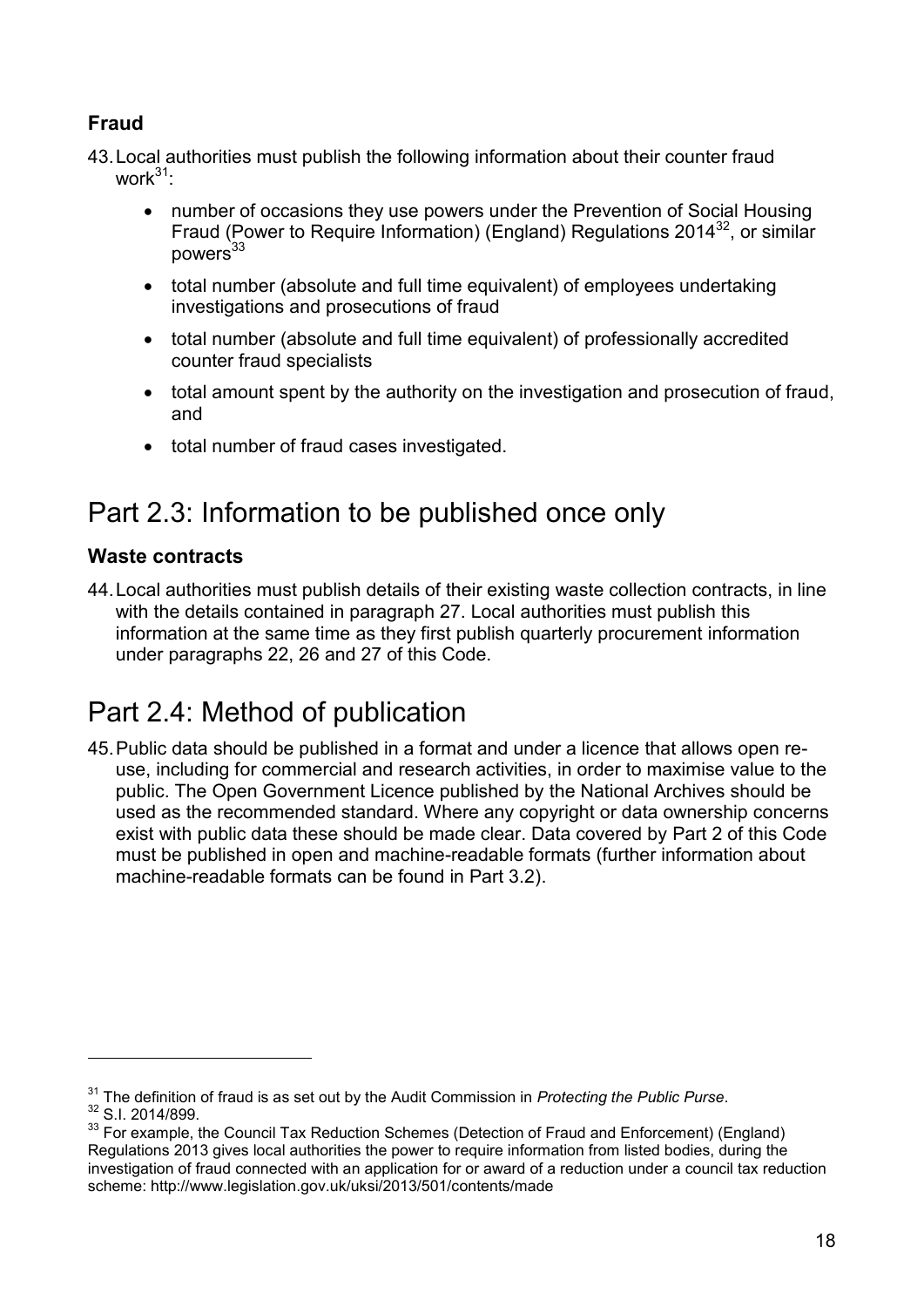# Part 3: Information recommended for publication

46.Part 2 of this Code set out details of the minimum data that local authorities must publish. The Government believes that in principle all data held and managed by local authorities should be made available to local people unless there are specific sensitivities to doing so. Therefore, it encourages local authorities to go much further in publishing the data they hold, recognising the benefits of sharing that data for local people, more effective service delivery and better policy making. Part 3 of this Code sets out details of data that the Government recommends local authorities publish.

## Part 3.1: Information recommended for publication

47.Data covered by this section includes:

- expenditure data (see paragraph 48)
- procurement information (see paragraphs 49 and 50)
- local authority land (see paragraph 51 and 52)
- parking spaces (see paragraphs 53 and 54)
- organisation chart (see paragraph 55)
- grants to voluntary, community and social enterprise organisations (see paragraphs 56 and 57), and
- fraud (see paragraph 58).

#### **Expenditure data**

48.It is recommended that local authorities go further than the minimum publication requirements set out in Part 2 and:

- publish information on a monthly instead of quarterly basis, or ideally, as soon as it becomes available and therefore known to the authority (commonly known as 'real-time' publication)
- publish details of all transactions that exceed £250 instead of £500. For each transaction the details that should be published remain as in paragraph 24
- publish all transactions on all corporate credit cards, charge cards and procurements, including those that are not a Government Procurement Card. For each transaction the details that should be published remain as set out in paragraph 25
- publish the total amount spent on remuneration over the period being reported on, and
- classify purpose of expenditure using the Chartered Institute of Public Finance and Accountancy Service Reporting Code of Practice to enable comparability between local authorities.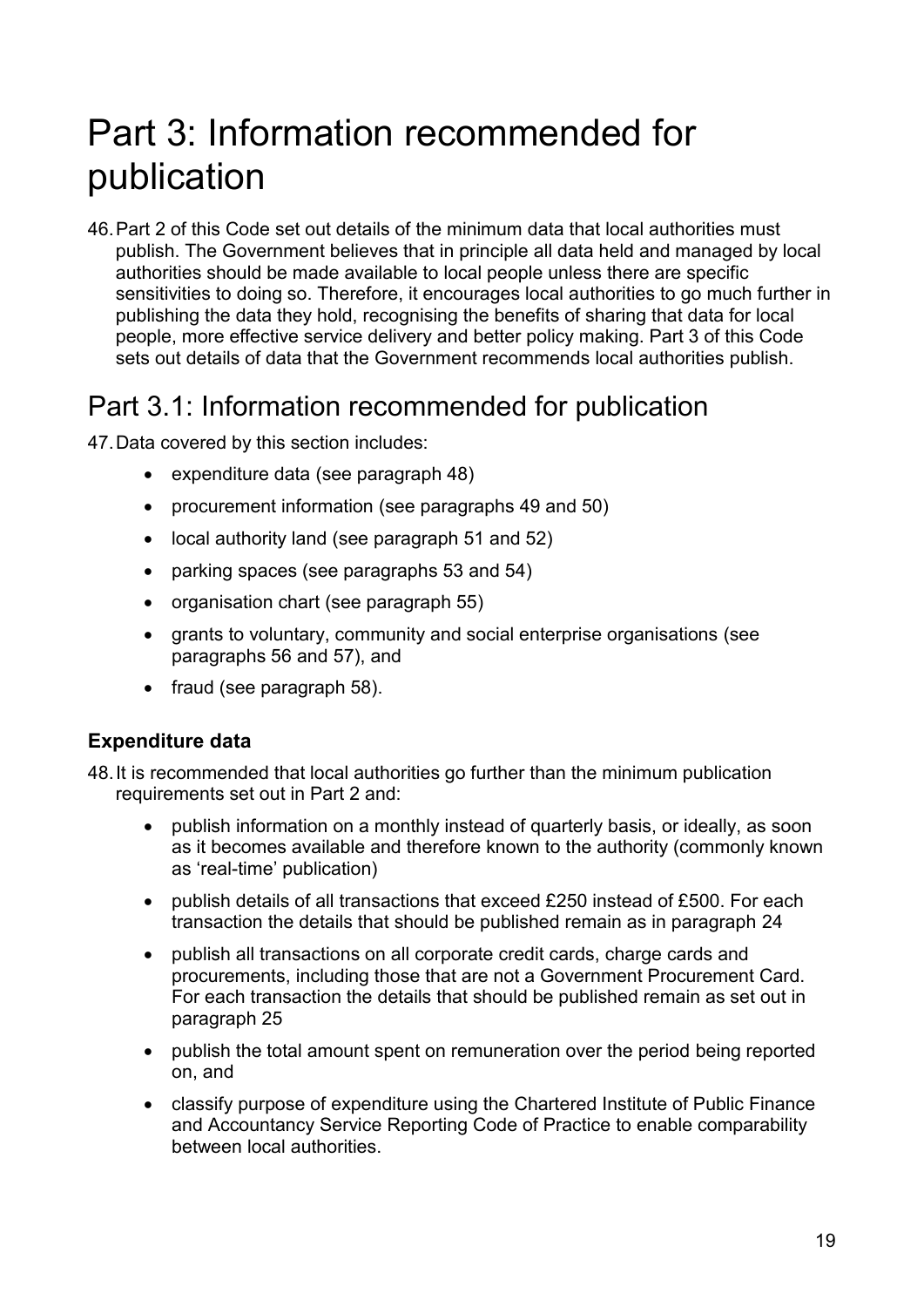### **Procurement information**

- 49. It is recommended that local authorities place on Contracts Finder<sup>34</sup>, as well as any other local portal, every invitation to tender or invitation to quote for contracts to provide goods and/or services with a value that exceeds £10,000. For each invitation, the details that should be published are the same as those set out in paragraph 26.
- 50.It is recommended that local authorities should go further than the minimum publication requirements set out in Part 2 and publish:
	- information on a monthly instead of quarterly basis, or ideally, as soon as it is generated and therefore becomes available (commonly known as 'real-time' publication)
	- every invitation to tender for contracts to provide goods and/or services with a value that exceeds £500 instead of £5,000. The details that should be published are the same as those set out in paragraph 26
	- details of invitations to quote where there has not been a formal invitation to tender. The details that should be published are the same as those set out in paragraph 26
	- all contracts in their entirety where the value of the contract exceeds  $£5,000^{35}$
	- company registration number at Companies House
	- details of invitations to tender or invitations to quote that are likely to be issued in the next twelve months. The details that should be published are the same as those set out in paragraph 26
	- details of the geographical (eg. by ward) coverage of contracts entered into by the local authority
	- details of performance against contractual key performance indicators, and
	- information disaggregated by voluntary and community sector category (eg. whether it is registered with Companies House, Charity or Charitable Incorporated Organisation, Community Interest Company, Industrial and Provident Society, Housing Association, etc).

#### **Local authority land**

1

51.It is recommended that local authorities should go further than the minimum publication requirements set out in Part 2 and publish information on a monthly instead of annual basis, or ideally, as soon as it becomes available and therefore known to the authority (commonly known as 'real-time' publication). It is also recommended that local authorities should publish all the information possible on Electronic Property Information Mapping Service.

 $34$  Documentation for all procurements valued at over £10,000 is stored on Contracts Finder for public viewing as part of government's transparency commitment.<https://online.contractsfinder.businesslink.gov.uk/> <sup>35</sup> Where a contract runs into several hundreds of pages or more, a local authority should publish a summary of the contract or sections of the contract, if this would be more helpful to local people and businesses.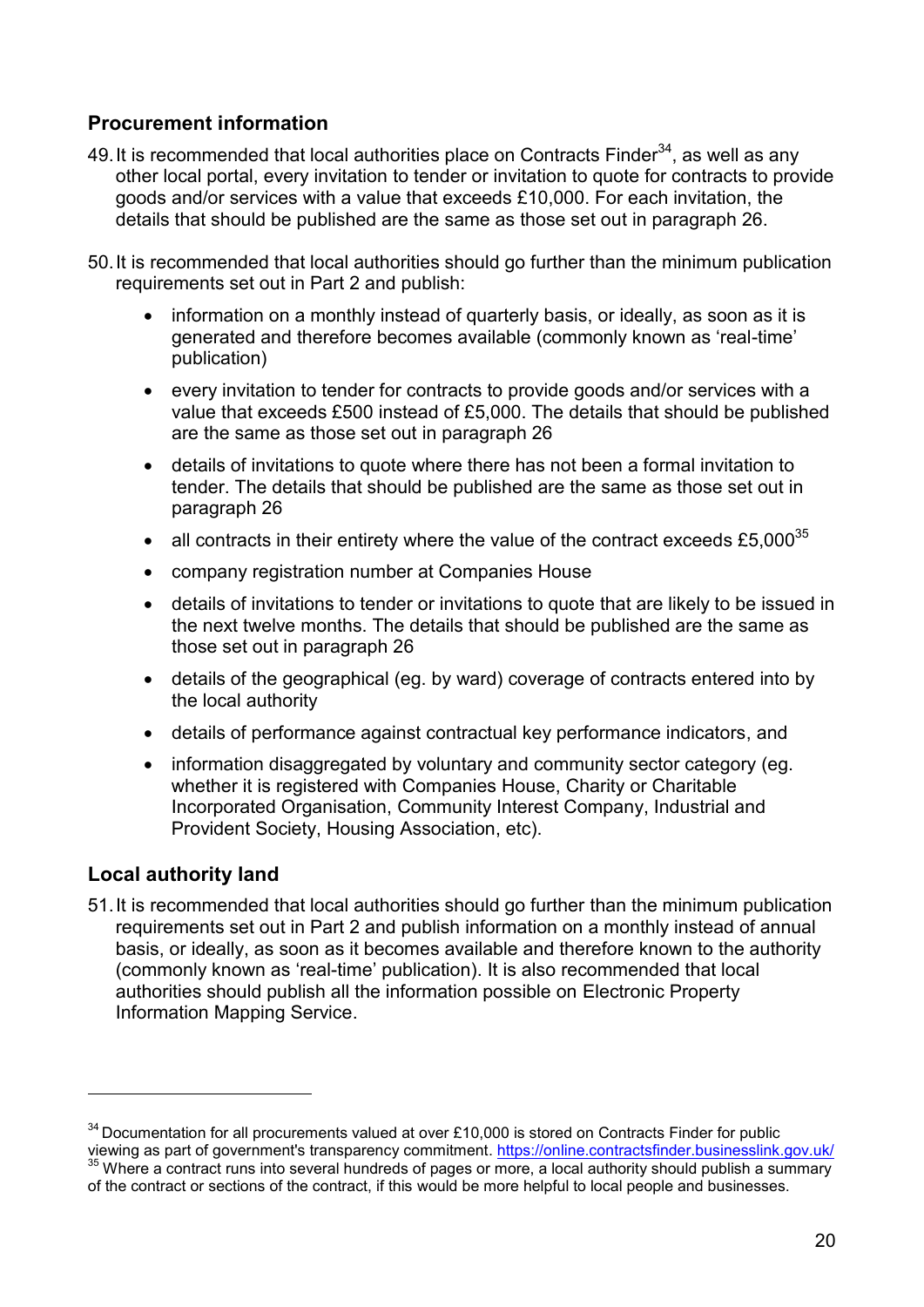- 52.It is further recommended that local authorities also go further than the minimum publication requirements set out in paragraph 31 by publishing, alongside them in one place, the following information:
	- size of the asset measured in Gross Internal Area  $(m^2)$  for buildings or hectares for land, in accordance with the Royal Institute of Chartered Surveyors Code of Measuring Practice. The Gross Internal Area is the area of a building measured to the internal face of the perimeter walls at each floor level. Local authorities using Net Internal Area  $(m^2)$  should convert measurements to Gross Internal Area using appropriate conversion factors<sup>36</sup> and state the conversion factor used
	- services offered from the asset using the services listed in the Effective Services Delivery government service function list <http://doc.esd.org.uk/FunctionList/1.00.html> (listing up to five main services)
	- reason for holding asset such as, it is occupied by the local authority or it is providing a service on the authority's behalf, it is an investment property, it supports economic development (eg. provision of small businesses or incubator space), it is surplus to the authority's requirements, it is awaiting development, it is under construction, it provides infrastructure or it is a community asset
	- whether or not the asset is either one which is an asset in the authority's ownership that is listed under Part 5 Chapter 3 of the Localism Act 2011 (assets of community value) and/or an asset which the authority is actively seeking to transfer to the community
	- total building operation (revenue) costs as defined in the corporate value for money indicators for public services $37$
	- required maintenance the cost to bring the property from its present state up to the state reasonably required by the authority to deliver the service and/or to meet statutory or contract obligations and maintain it at that standard. This should exclude improvement projects but include works necessary to comply with new legislation (eg. asbestos and legionella)
	- functional suitability rating using the scale:

- $\circ$  good performing well and operating efficiently (supports the needs of staff and the delivery of services)
- $\circ$  satisfactory performing well but with minor problems (generally supports the needs of staff and the delivery of services)
- $\circ$  poor showing major problems and/or not operating optimally (impedes the performance off staff and/or the delivery of services)
- $\circ$  unsuitable does not support or actually impedes the delivery of services
- energy performance rating as stated on the Display Energy Certificate under the Energy Performance of Buildings (Certificates and Inspections) (England and Wales) Regulations 2007.

<sup>&</sup>lt;sup>36</sup> Local authorities are not expected to re-measure buildings. Research undertaken for the Scottish Government offers one method of converting Net Internal Area to Gross Internal Area and can be found at: <http://www.scotland.gov.uk/Resource/Doc/217736/0121532.pdf>

<sup>37</sup> <http://www.nao.org.uk/wp-content/uploads/2013/02/2010-11-Estates-Management.pdf> (See page 17).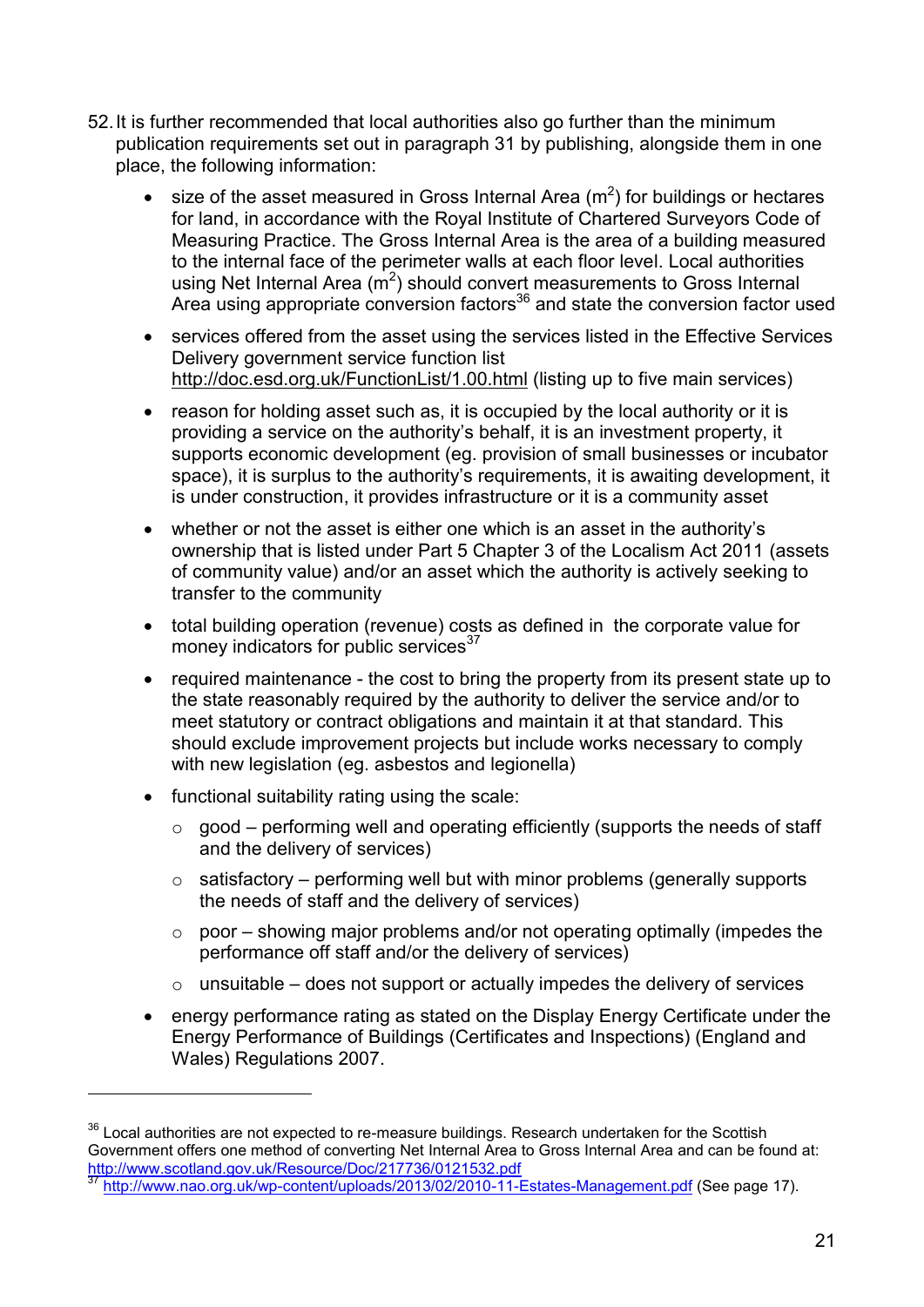### **Parking spaces**

53.It is recommended that local authorities should publish the number of:

- free parking spaces available in the local authority's area and which are provided directly by the local authority, and
- parking spaces where charges apply that are available in the local authority's area and which are provided directly by the local authority.
- 54.Where parking space is not marked out in individual parking bays or spaces, local authorities should estimate the number of spaces available for the two categories in paragraph 53.

### **Organisation chart**

- 55.It is recommended that local authorities should go further than the minimum publication requirements set out in Part 2 and publish:
	- charts including all employees of the local authority whose salary exceeds £50,000
	- the salary band for each employee included in the chart(s), and
	- information about current vacant posts, or signpost vacancies that are going to be advertised in the future.

#### **Grants to voluntary, community and social enterprise organisations**

- 56.It is recommended that local authorities should go further than the minimum publication requirements set out in Part 2 and publish information on a monthly instead of annual basis where payments are made more frequently than a single annual payment, or ideally, as soon as the data becomes available and therefore known to the authority (commonly known as 'real-time' publication).
- 57.It is further recommended that local authorities publish information disaggregated by voluntary and community sector category (eg. whether it is registered with Companies House, charity or charitable incorporated organisation, community interest company, industrial and provident society, housing association, etc).

### **Fraud**

- 58.It is recommended that local authorities should go further than the minimum publication requirements set out in Part 2 and publish:
	- total number of cases of irregularity investigated
	- total number of occasions on which a) fraud and b) irregularity was identified
	- total monetary value of a) the fraud and b) the irregularity that was detected, and
	- total monetary value of a) the fraud and b) the irregularity that was recovered.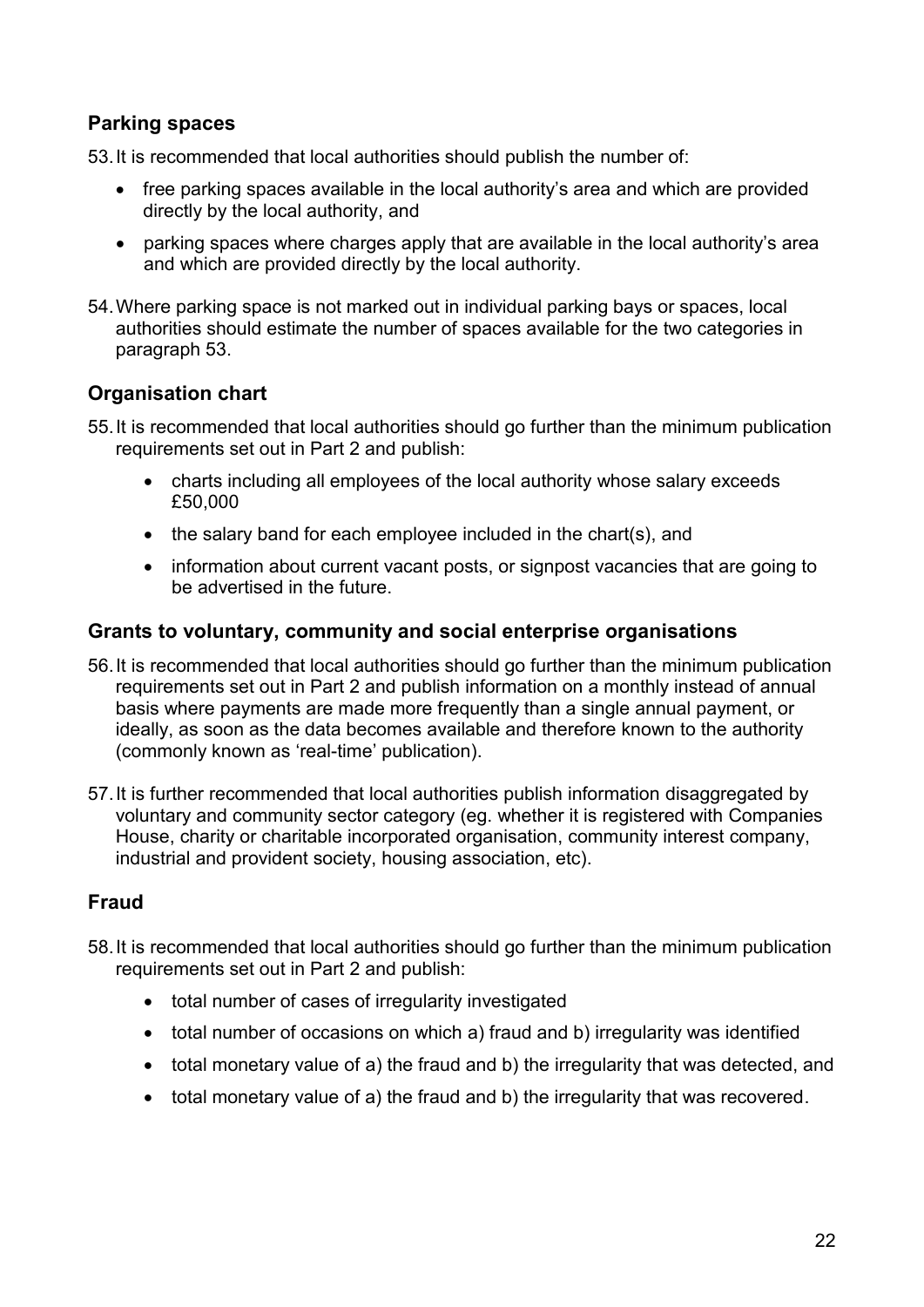# Part 3.2: Method of publication

59.The Government endorses the five step journey to a fully open format:

| One star   | Available on the web (whatever format) but with an open license    |
|------------|--------------------------------------------------------------------|
| Two star   | As for one star plus available as machine-readable structured data |
|            | (eg. Excel instead of an image scan of a table)                    |
| Three star | As for two star plus use a non-proprietary format (eg. CSV and     |
|            | XML)                                                               |
| Four star  | All of the above plus use open standards from the World Wide       |
|            | Web Consortium (such as RDF and SPARLQL21)                         |
| Five star  | All the above plus links an organisation's data to others' data to |
|            | provide context                                                    |

60.The Government recommends that local authorities publish data in three star formats where this is suitable and appropriate<sup>38</sup>, alongside open and machine-readable format, within six months of this Code being issued.

## **Shehla Husain A Senior Civil Servant in the Department for Communities and Local Government**

**Department for Communities and Local Government 3 October 2014**

<sup>&</sup>lt;sup>38</sup> Statistical data, lists etc should be capable of being published in this format but others (eg. organisation charts) may be more difficult.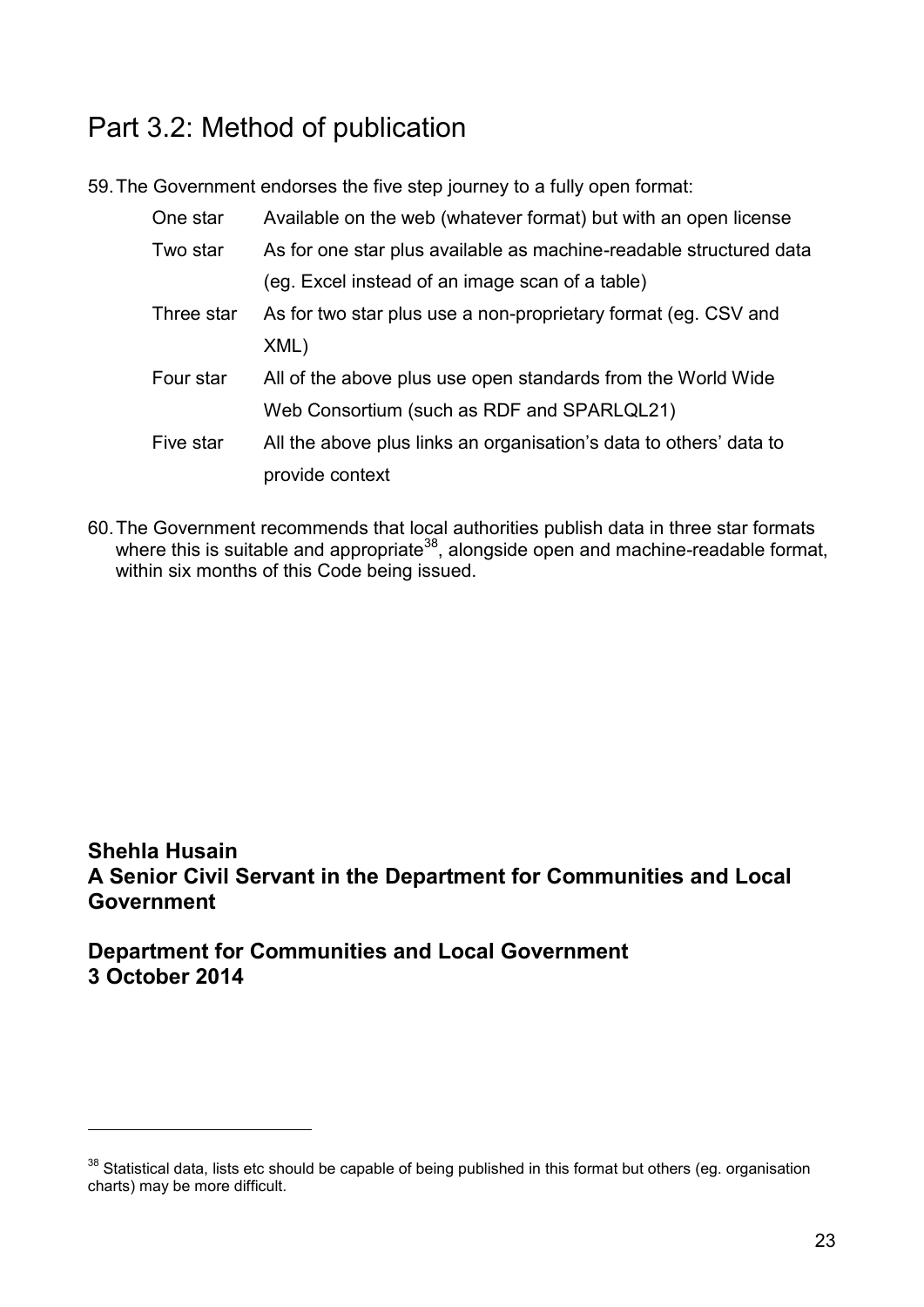# Annex A: Table summarising all information to be published

| <b>Information</b><br>title             | Information which must be published                                                                                                                                                                                                                                                                                                                                                                                                                                                                                                                                                                                                                                                                                                                                                                                      | Information recommended for publication                                                                                                                                                                                                                                                                                                                                                                                                                                                                                                                                                                                                                                                                                                       |
|-----------------------------------------|--------------------------------------------------------------------------------------------------------------------------------------------------------------------------------------------------------------------------------------------------------------------------------------------------------------------------------------------------------------------------------------------------------------------------------------------------------------------------------------------------------------------------------------------------------------------------------------------------------------------------------------------------------------------------------------------------------------------------------------------------------------------------------------------------------------------------|-----------------------------------------------------------------------------------------------------------------------------------------------------------------------------------------------------------------------------------------------------------------------------------------------------------------------------------------------------------------------------------------------------------------------------------------------------------------------------------------------------------------------------------------------------------------------------------------------------------------------------------------------------------------------------------------------------------------------------------------------|
| <b>Expenditure</b><br>exceeding<br>£500 | Quarterly publication<br>Publish details of each individual item of expenditure that<br>exceeds £500, including items of expenditure, consistent with<br>Local Government Association guidance, such as:<br>individual invoices<br>grant payments<br>expense payments<br>payments for goods and services<br>grants<br>grant in aid<br>rent<br>$\bullet$<br>credit notes over £500<br>transactions with other public bodies.<br>For each individual item of expenditure the following information<br>must be published:<br>date the expenditure was incurred<br>$\bullet$<br>local authority department which incurred the expenditure<br>$\bullet$<br>beneficiary<br>summary of the purpose of the expenditure<br>amount<br>Value Added Tax that cannot be recovered<br>merchant category (eg. computers, software etc). | Publish information on a monthly instead of<br>$\bullet$<br>quarterly basis, or ideally, as soon as it<br>becomes available and therefore known to<br>the authority (commonly known as 'real-<br>time' publication).<br>Publish details of all transactions that<br>$\bullet$<br>exceed £250 instead of £500. For each<br>transaction the details that should be<br>published remain as set out in paragraph<br>24.<br>publish the total amount spent on<br>$\bullet$<br>remuneration over the period being reported<br>on.<br>classify purpose of expenditure using the<br>$\bullet$<br>Chartered Institute of Public Finance and<br>Accountancy Service Reporting Code of<br>Practice to enable comparability between<br>local authorities. |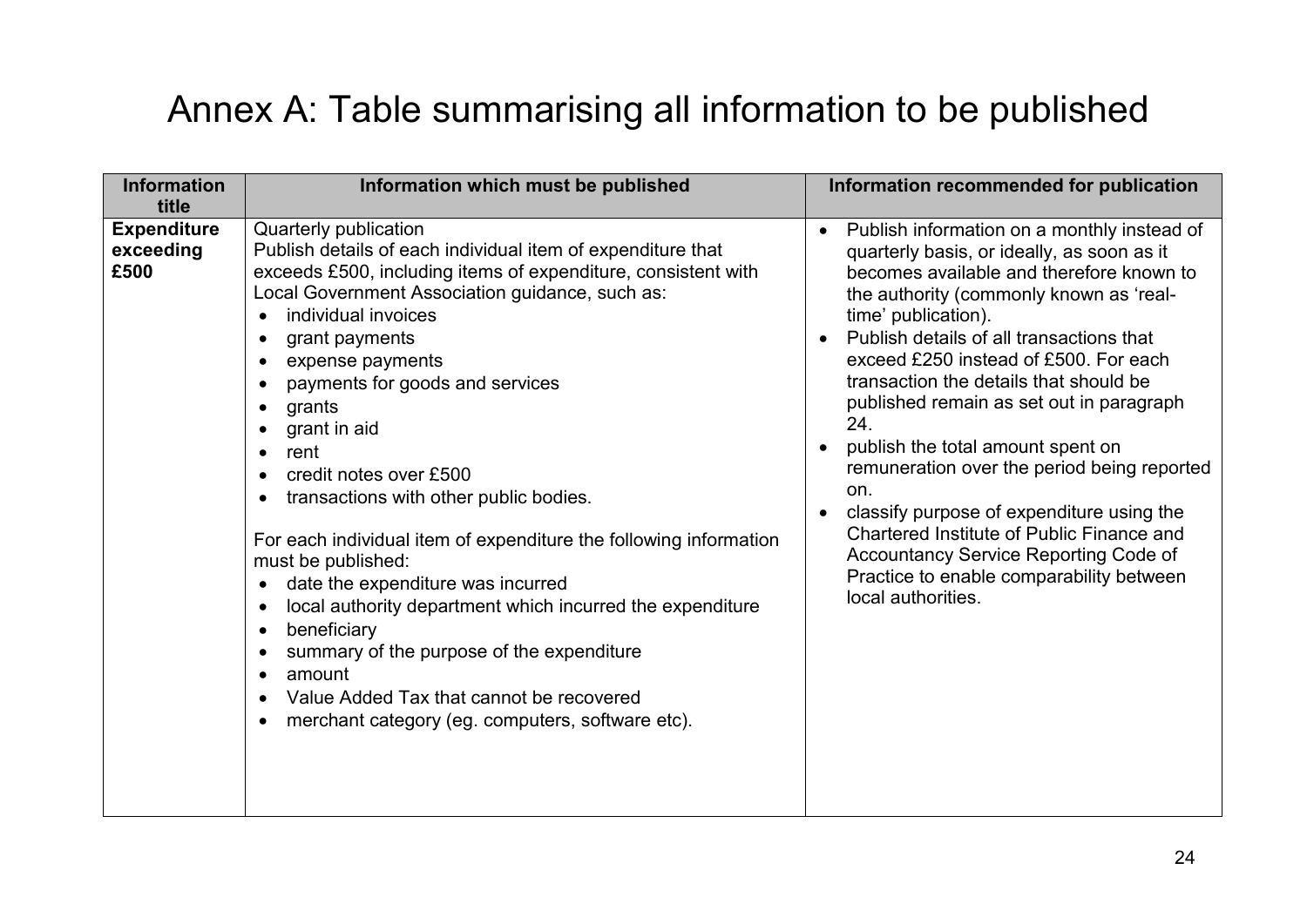| <b>Information</b><br>title                                     | Information which must be published                                                                                                                                                                                                                                                                                                                                                                                                                                                                                                      | Information recommended for publication                                                                                                                                                                                                                                                                                                                                                                                                                                                                                                      |
|-----------------------------------------------------------------|------------------------------------------------------------------------------------------------------------------------------------------------------------------------------------------------------------------------------------------------------------------------------------------------------------------------------------------------------------------------------------------------------------------------------------------------------------------------------------------------------------------------------------------|----------------------------------------------------------------------------------------------------------------------------------------------------------------------------------------------------------------------------------------------------------------------------------------------------------------------------------------------------------------------------------------------------------------------------------------------------------------------------------------------------------------------------------------------|
| <b>Government</b><br><b>Procurement</b><br>Card<br>transactions | Quarterly publication<br>Publish details of every transaction on a Government<br>Procurement Card. For each transaction, the following details<br>must be published:<br>date of the transaction<br>$\bullet$<br>local authority department which incurred the expenditure<br>beneficiary<br>amount<br>$\bullet$<br>Value Added Tax that cannot be recovered<br>summary of the purpose of the expenditure<br>merchant category (eg. computers, software etc).                                                                             | Publish all transactions on all corporate<br>$\bullet$<br>credit cards, charge cards and<br>procurements, including those that are not a<br>Government Procurement Card. For each<br>transaction the details that should be<br>published remain as set out in paragraph<br>25.                                                                                                                                                                                                                                                               |
| <b>Procurement</b><br>information                               | Quarterly publication<br>Publish details of every invitation to tender for contracts to<br>provide goods and/or services with a value that exceeds £5,000.<br>For each invitation, the following details must be published:<br>reference number<br>$\bullet$                                                                                                                                                                                                                                                                             | Place on Contracts Finder, as well as any other<br>local portal, every invitation to tender or<br>invitation to quote for contracts to provide goods<br>and/or services with a value that exceeds<br>£10,000.                                                                                                                                                                                                                                                                                                                                |
|                                                                 | title<br>$\bullet$<br>description of the goods and/or services sought<br>start, end and review dates<br>$\bullet$<br>local authority department responsible.<br>Quarterly publication<br>Publish details of any contract, commissioned activity, purchase<br>order, framework agreement and any other legally enforceable<br>agreement with a value that exceeds £5,000. For each contract,<br>the following details must be published:<br>reference number<br>$\bullet$<br>title of agreement<br>local authority department responsible | Publish:<br>information on a monthly instead of<br>quarterly basis, or ideally, as soon as it is<br>generated and therefore becomes available<br>(commonly known as 'real-time' publication)<br>every invitation to tender for contracts to<br>$\bullet$<br>provide goods and/or services with a value<br>that exceeds £500 instead of £5,000<br>details of invitations to quote where there<br>$\bullet$<br>has not been a formal invitation to tender<br>all contracts in their entirety where the value<br>of the contract exceeds £5,000 |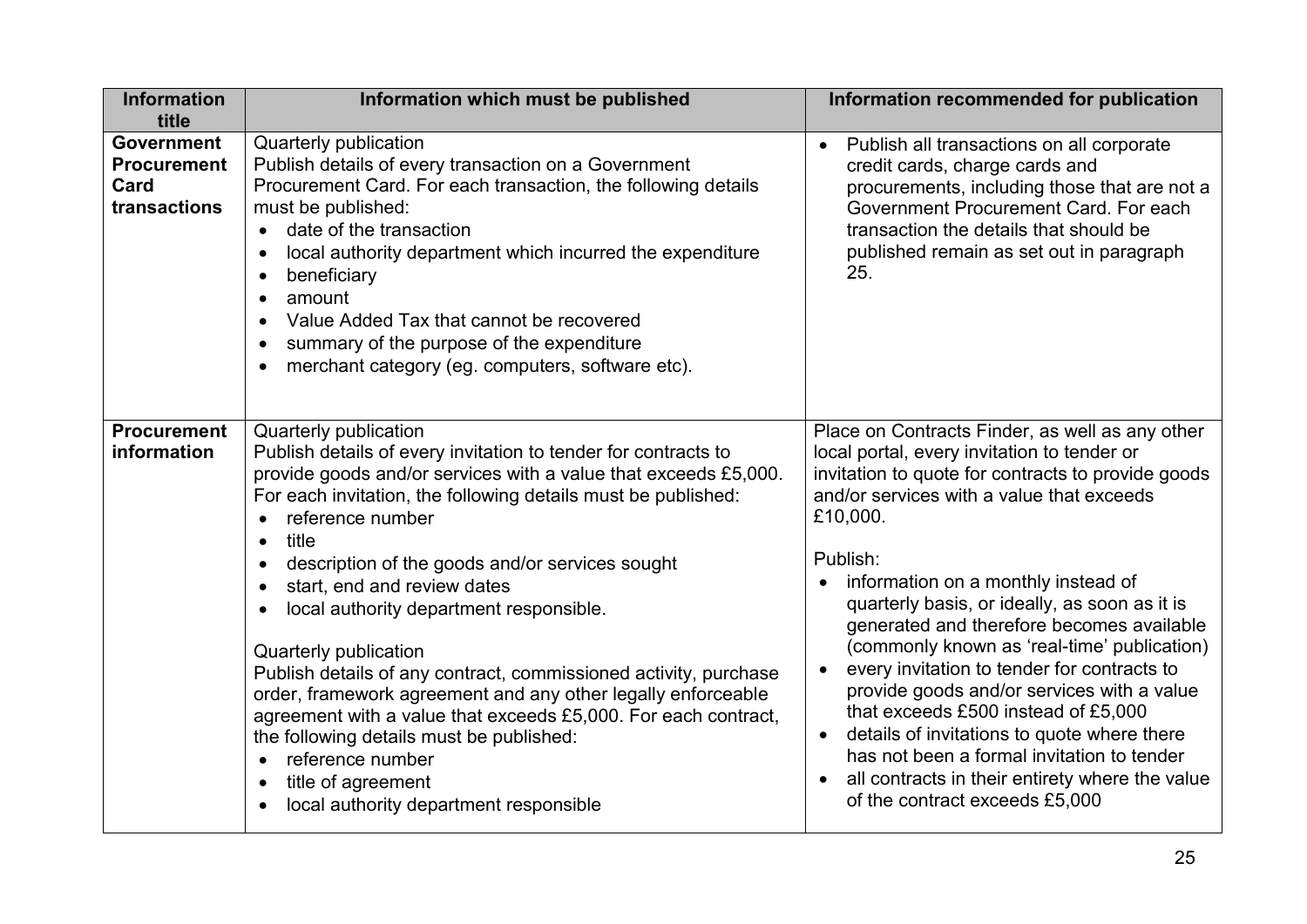| <b>Information</b><br>title | Information which must be published                                                                                                                                                                                                                                                                                                                                                                                                                                                                                                                                                                                                                                                                                                               | Information recommended for publication                                                                                                                                                                                                                                                                                                                                                                                                                                                                                                                                                                                                                                                                                                       |
|-----------------------------|---------------------------------------------------------------------------------------------------------------------------------------------------------------------------------------------------------------------------------------------------------------------------------------------------------------------------------------------------------------------------------------------------------------------------------------------------------------------------------------------------------------------------------------------------------------------------------------------------------------------------------------------------------------------------------------------------------------------------------------------------|-----------------------------------------------------------------------------------------------------------------------------------------------------------------------------------------------------------------------------------------------------------------------------------------------------------------------------------------------------------------------------------------------------------------------------------------------------------------------------------------------------------------------------------------------------------------------------------------------------------------------------------------------------------------------------------------------------------------------------------------------|
|                             | description of the goods and/or services being provided<br>$\bullet$<br>supplier name and details<br>sum to be paid over the length of the contract or the<br>estimated annual spending or budget for the contract<br>Value Added Tax that cannot be recovered<br>$\bullet$<br>start, end and review dates<br>whether or not the contract was the result of an invitation to<br>quote or a published invitation to tender<br>whether or not the supplier is a small or medium sized<br>enterprise and/or a voluntary or community sector<br>organisation and where it is, provide the relevant registration<br>number.                                                                                                                            | company registration number at Companies<br>House<br>details of invitations to tender or invitations<br>to quote that are likely to be issued in the<br>next twelve months<br>details of the geographical (eg. by ward)<br>coverage of contracts entered into by the<br>local authority<br>details of performance against contractual<br>$\bullet$<br>key performance indicators<br>information disaggregated by voluntary and<br>$\bullet$<br>community sector category (eg. whether it is<br>registered with Companies House, charity or<br>charitable incorporated organisation,<br>community interest company, industrial and<br>provident society, housing association, etc).                                                            |
| Local<br>authority land     | Annual publication<br>Publish details of all land and building assets including:<br>all service and office properties occupied or controlled by<br>user bodies, both freehold and leasehold<br>any properties occupied or run under Private Finance<br>Initiative contracts<br>all other properties they own or use, for example, hostels,<br>laboratories, investment properties and depots<br>garages unless rented as part of a housing tenancy<br>agreement<br>surplus, sublet or vacant properties<br>undeveloped land<br>serviced or temporary offices where contractual or actual<br>occupation exceeds three months<br>all future commitments, for example under an agreement for<br>lease, from when the contractual commitment is made. | Publish information on a monthly instead of<br>annual basis, or ideally, as soon as it becomes<br>available and therefore known to the authority<br>(commonly known as 'real-time' publication).<br>It is also recommended that local authorities<br>should publish all the information possible on<br><b>Electronic Property Information Mapping</b><br>Service.<br>Publish the following additional information:<br>the size of the asset measured in Gross<br>Internal Area $(m^2)$ for buildings or hectares<br>for land, in accordance with the Royal<br>Institute of Chartered Surveyors Code of<br>Measuring Practice. The Gross Internal<br>Area is the area of a building measured to<br>the internal face of the perimeter walls at |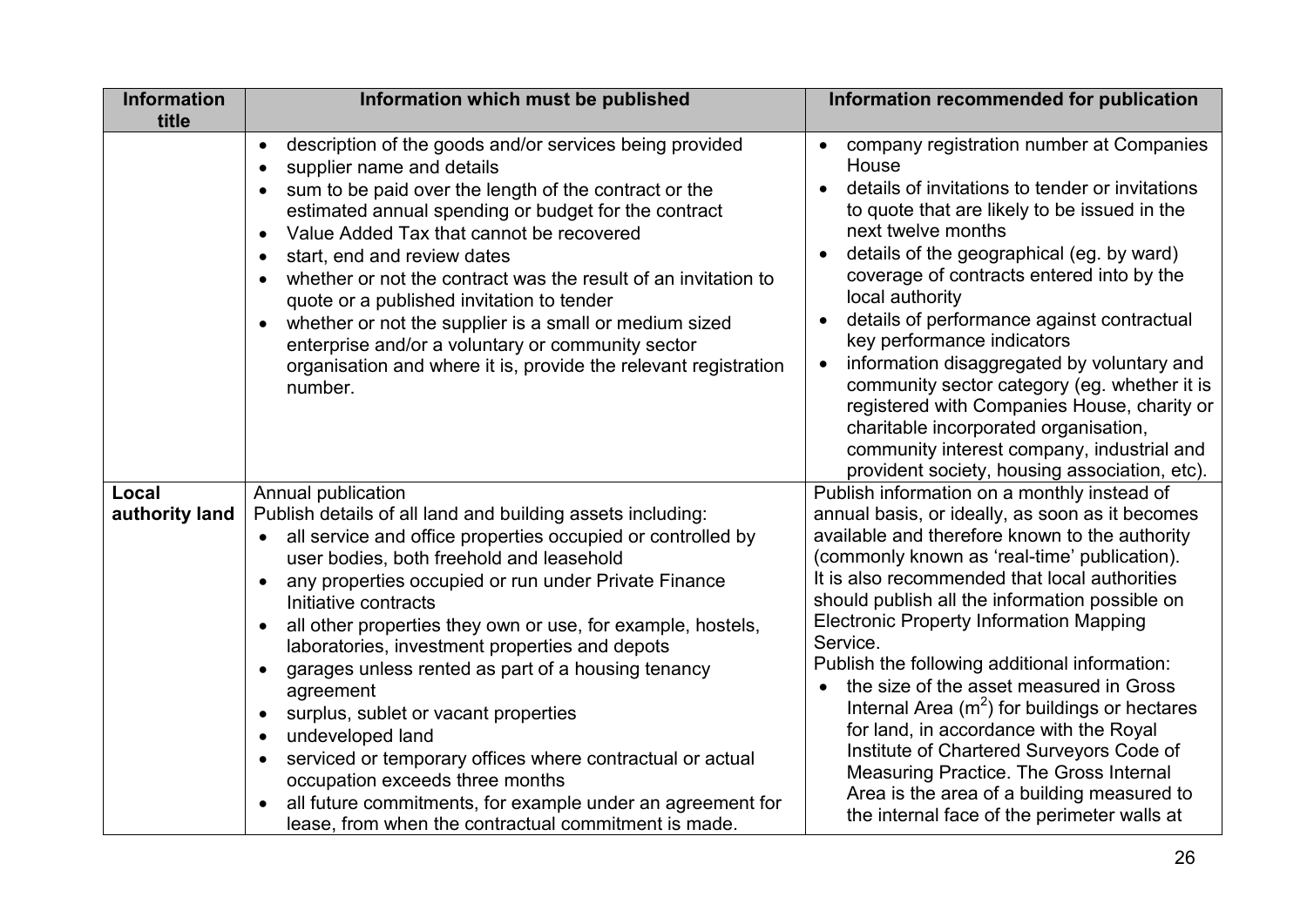| <b>Information</b><br>title | Information which must be published                                                                                                                                                                                                                                                                                                                                                                                                                                                                                                                                                                                                                                                                                                                                                                                                                                                                                                                                                                                                                                                                                                                                                                                                                                                                                                                                                                                                                                                                                   | Information recommended for publication                                                                                                                                                                                                                                                                                                                                                                                                                                                                                                                                                                                                                                                                                                                                                                                                                                                                                                                                                                                                                                                                                                                                                                                                                                                                                            |
|-----------------------------|-----------------------------------------------------------------------------------------------------------------------------------------------------------------------------------------------------------------------------------------------------------------------------------------------------------------------------------------------------------------------------------------------------------------------------------------------------------------------------------------------------------------------------------------------------------------------------------------------------------------------------------------------------------------------------------------------------------------------------------------------------------------------------------------------------------------------------------------------------------------------------------------------------------------------------------------------------------------------------------------------------------------------------------------------------------------------------------------------------------------------------------------------------------------------------------------------------------------------------------------------------------------------------------------------------------------------------------------------------------------------------------------------------------------------------------------------------------------------------------------------------------------------|------------------------------------------------------------------------------------------------------------------------------------------------------------------------------------------------------------------------------------------------------------------------------------------------------------------------------------------------------------------------------------------------------------------------------------------------------------------------------------------------------------------------------------------------------------------------------------------------------------------------------------------------------------------------------------------------------------------------------------------------------------------------------------------------------------------------------------------------------------------------------------------------------------------------------------------------------------------------------------------------------------------------------------------------------------------------------------------------------------------------------------------------------------------------------------------------------------------------------------------------------------------------------------------------------------------------------------|
|                             | However, information about the following land and building assets<br>are to be excluded from publication:<br>social housing<br>rent free properties provided by traders (such as information<br>booths in public places or ports)<br>operational railways and canals<br>$\bullet$<br>operational public highways (but any adjoining land not<br>subject to public rights should be included)<br>assets of national security<br>$\bullet$<br>information deemed inappropriate for public access as a<br>result of data protection and/or disclosure controls (eg. such<br>as refuge houses).<br>For each land or building asset, the following information must be<br>published together in one place:<br><b>Unique Property Reference Number</b><br>Unique asset identity - the local reference identifier used by<br>the local body, sometimes known as local name or building<br>block. There should be one entry per asset or user/owner (eg.<br>on one site there could be several buildings or in one building<br>there could be several users, floors/rooms etc – where this is<br>the case, each of these will have a separate asset identity).<br>This must include the original reference number from the data<br>source plus authority code<br>name of the building/land or both<br>street number or numbers - any sets of 2 or more numbers<br>should be separated with the '-' symbol (eg. 10-15 London<br>Road)<br>street name – this is the postal road address<br>post town<br>United Kingdom postcode | each floor level. Local authorities using Net<br>Internal Area $(m^2)$ should convert<br>measurements to Gross Internal Area using<br>appropriate conversion factors and state the<br>conversion factor used<br>the services offered from the asset, using<br>$\bullet$<br>the services listed in the Effective Services<br>Delivery government service function list<br>http://doc.esd.org.uk/FunctionList/1.00.html<br>(listing up to five main services)<br>the reason for holding asset such as, it is<br>occupied by the local authority or it is<br>providing a service in its behalf, it is an<br>investment property, it supports economic<br>development (eg. provision of small<br>businesses or incubator space), it is surplus<br>to the authority's requirements, it is awaiting<br>development, it is under construction, it<br>provides infrastructure or it is a community<br>asset<br>whether or not the asset is either one which<br>is an asset in the authority's ownership that<br>is listed under Part 5 Chapter 3 of the<br>Localism Act 2011 (assets of community<br>value) and/or an asset where the authority is<br>actively seeking transfer to the community<br>total building operation (revenue) costs as<br>$\bullet$<br>defined in the corporate value for money<br>indicators for public services |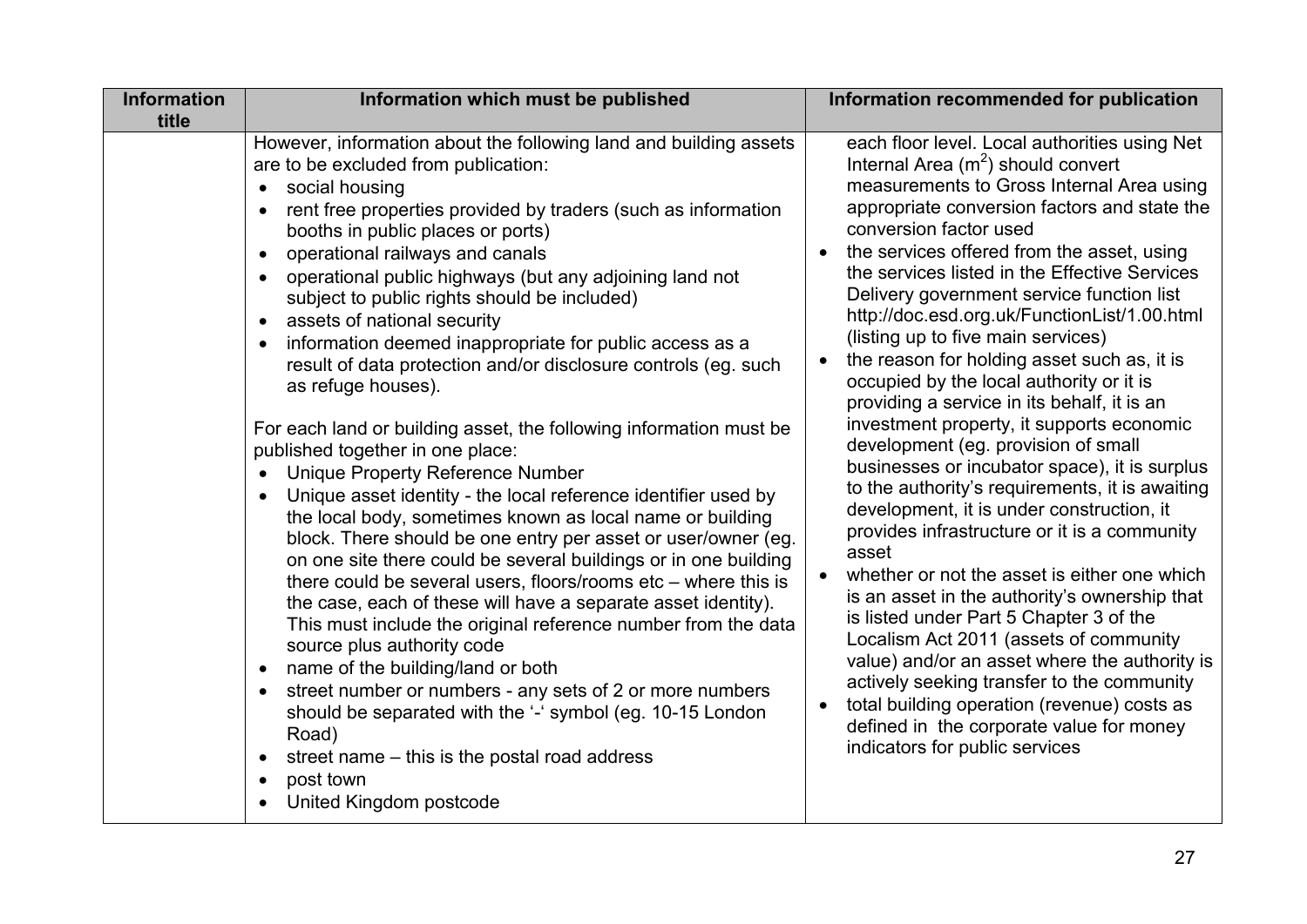| <b>Information</b> | Information which must be published                                                                                                                                                                                                                                                                                                                                                                                                                                                                                                                                                               | Information recommended for publication                                                                                                                                                                                                                                                                                                                                                                                                                                                                                                                                                                                                                                                         |
|--------------------|---------------------------------------------------------------------------------------------------------------------------------------------------------------------------------------------------------------------------------------------------------------------------------------------------------------------------------------------------------------------------------------------------------------------------------------------------------------------------------------------------------------------------------------------------------------------------------------------------|-------------------------------------------------------------------------------------------------------------------------------------------------------------------------------------------------------------------------------------------------------------------------------------------------------------------------------------------------------------------------------------------------------------------------------------------------------------------------------------------------------------------------------------------------------------------------------------------------------------------------------------------------------------------------------------------------|
| title              | map reference - local authorities may use either Ordnance<br>$\bullet$<br>Survey or ISO 6709 systems to identify the location of an<br>asset, but must make clear which is being used. Where an<br>Ordnance Survey mapping system is used (the grid system)                                                                                                                                                                                                                                                                                                                                       | required maintenance - the cost to bring the<br>$\bullet$<br>property from its present state up to the<br>state reasonably required by the authority to<br>deliver the service and/or to meet statutory                                                                                                                                                                                                                                                                                                                                                                                                                                                                                         |
|                    | then assets will be identified using Eastings before Northings.<br>Where geocoding in accordance with ISO 6709 is being used<br>to identify the centre point of the asset location then that<br>reference must indicate its ISO coordinates<br>whether the local authority owns the freehold or a lease for<br>the asset and for whichever category applies, the local                                                                                                                                                                                                                            | or contract obligations and maintain it at that<br>standard. This should exclude improvement<br>projects but include works necessary to<br>comply with new legislation (eg. asbestos<br>and legionella)<br>functional suitability rating using the scale:                                                                                                                                                                                                                                                                                                                                                                                                                                       |
|                    | authority must list all the characteristics that apply from the<br>options given below:<br>for freehold assets:<br>$\circ$ occupied by the local authority<br>o ground leasehold<br>o leasehold<br>$\circ$ licence<br>o vacant (for vacant properties, local authorities should<br>not publish the full address details and should only<br>publish the first part of the postcode)<br>for leasehold assets:<br>$\circ$ occupied by the local authority<br>o ground leasehold<br>o sub leasehold<br>$\circ$ licence<br>for other assets:<br>o free text description eg. rights of way, access etc. | good – performing well and operating<br>$\circ$<br>efficiently (supports the needs of staff<br>and the delivery of services)<br>satisfactory - performing well but with<br>minor problems (generally supports<br>the needs of staff and the delivery of<br>services)<br>poor - showing major problems<br>$\circ$<br>and/or not operating optimally<br>(impedes the performance off staff<br>and/or the delivery of services)<br>unsuitable - does not support or<br>actually impedes the delivery of<br>services<br>energy performance rating as stated on the<br>Display Energy Certificate under the Energy<br>Performance of Buildings (Certificates and<br>Inspections) (England and Wales) |
|                    | whether or not the asset is land only (without permanent<br>$\bullet$<br>buildings) or it is land with a permanent building.                                                                                                                                                                                                                                                                                                                                                                                                                                                                      | Regulations 2007.                                                                                                                                                                                                                                                                                                                                                                                                                                                                                                                                                                                                                                                                               |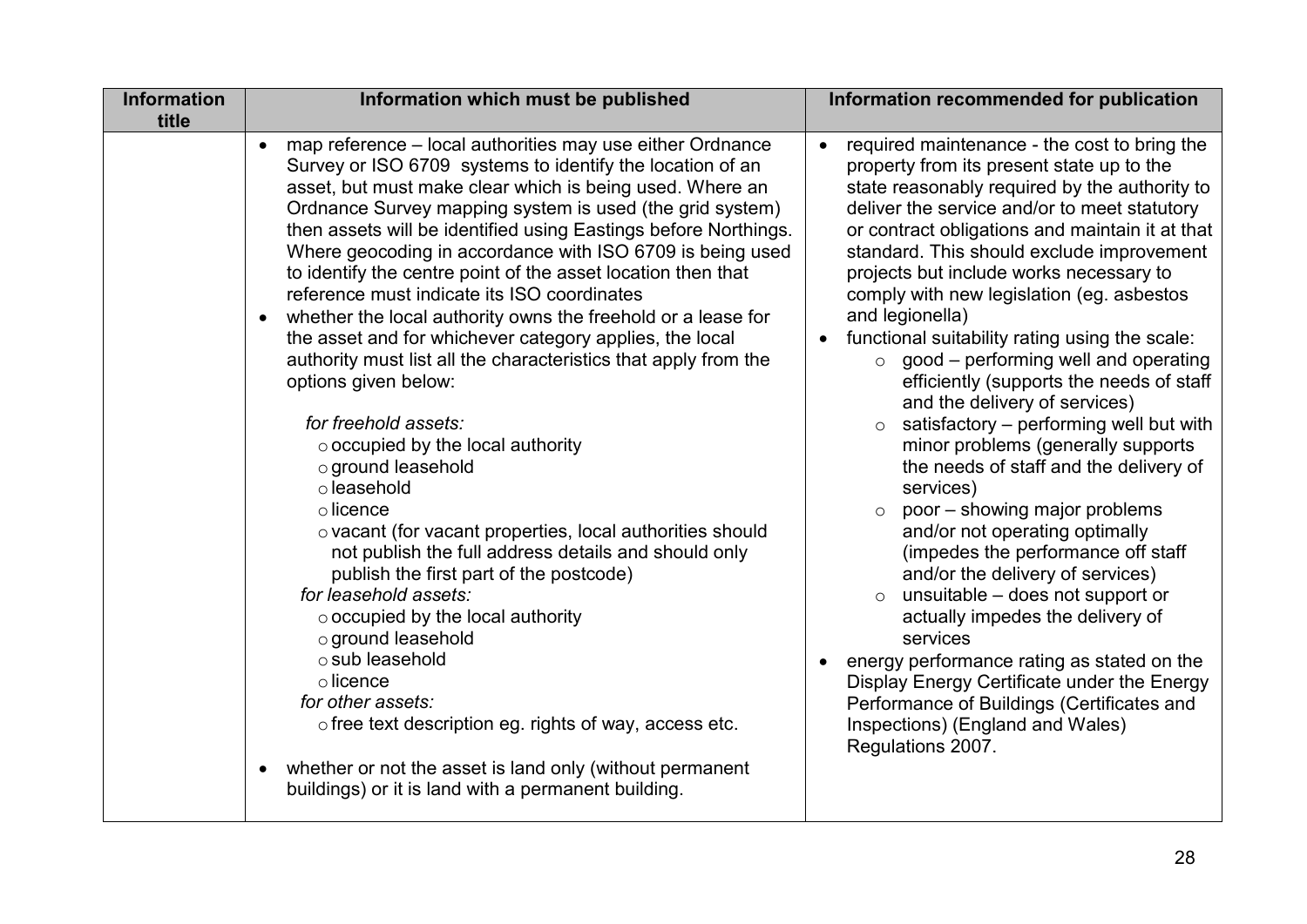| <b>Information</b><br>Information which must be published                                                                                        | Information recommended for publication                                             |
|--------------------------------------------------------------------------------------------------------------------------------------------------|-------------------------------------------------------------------------------------|
| title                                                                                                                                            |                                                                                     |
| Annual publication<br><b>Grants to</b>                                                                                                           | Publish information on a monthly instead of                                         |
| Publish details of all grants to voluntary, community and social<br>voluntary,                                                                   | annual basis where payments are made                                                |
| enterprise organisations. This can be achieved by either:<br>community                                                                           | more frequently than a single annual                                                |
| and social<br>tagging and hence specifically identifying transactions which                                                                      | payment, or ideally, as soon as the data                                            |
| enterprise<br>relate to voluntary, community and social enterprise                                                                               | becomes available and therefore known to                                            |
| organisations<br>organisations within published data on expenditure over £500                                                                    | the authority (commonly known as 'real-                                             |
| or published procurement information or,                                                                                                         | time' publication).                                                                 |
| by publishing a separate list or register.<br>$\bullet$                                                                                          | information disaggregated by voluntary and<br>$\bullet$                             |
|                                                                                                                                                  | community sector category (eg. whether it is                                        |
| For each identified grant, the following information must be                                                                                     | registered with Companies House, charity or                                         |
| published as a minimum:                                                                                                                          | charitable incorporated organisation,<br>community interest company, industrial and |
| date the grant was awarded                                                                                                                       | provident society, housing association etc).                                        |
| time period for which the grant has been given                                                                                                   |                                                                                     |
| local authority department which awarded the grant                                                                                               |                                                                                     |
| beneficiary                                                                                                                                      |                                                                                     |
| beneficiary's registration number<br>$\bullet$                                                                                                   |                                                                                     |
| summary of the purpose of the grant                                                                                                              |                                                                                     |
| amount                                                                                                                                           |                                                                                     |
| Organisation<br>Annual publication                                                                                                               | Local authorities should publish:                                                   |
| chart<br>Publish an organisation chart covering staff in the top three levels<br>of the organisation. The following information must be included | charts including all employees in the local<br>$\bullet$                            |
| for each member of staff included in the chart:                                                                                                  | authority whose salary exceeds £50,000                                              |
|                                                                                                                                                  | the salary band for each employee included<br>$\bullet$                             |
| grade<br>$\bullet$                                                                                                                               | in the chart(s)                                                                     |
| job title<br>$\bullet$                                                                                                                           | information about current vacant posts, or                                          |
| local authority department and team                                                                                                              | signpost vacancies that are going to be<br>advertised in the future.                |
| whether permanent or temporary staff<br>$\bullet$                                                                                                |                                                                                     |
| contact details<br>$\bullet$                                                                                                                     |                                                                                     |
| salary in £5,000 brackets, consistent with the details                                                                                           |                                                                                     |
| published for Senior Salaries                                                                                                                    |                                                                                     |
| salary ceiling (the maximum salary for the grade).<br>$\bullet$                                                                                  |                                                                                     |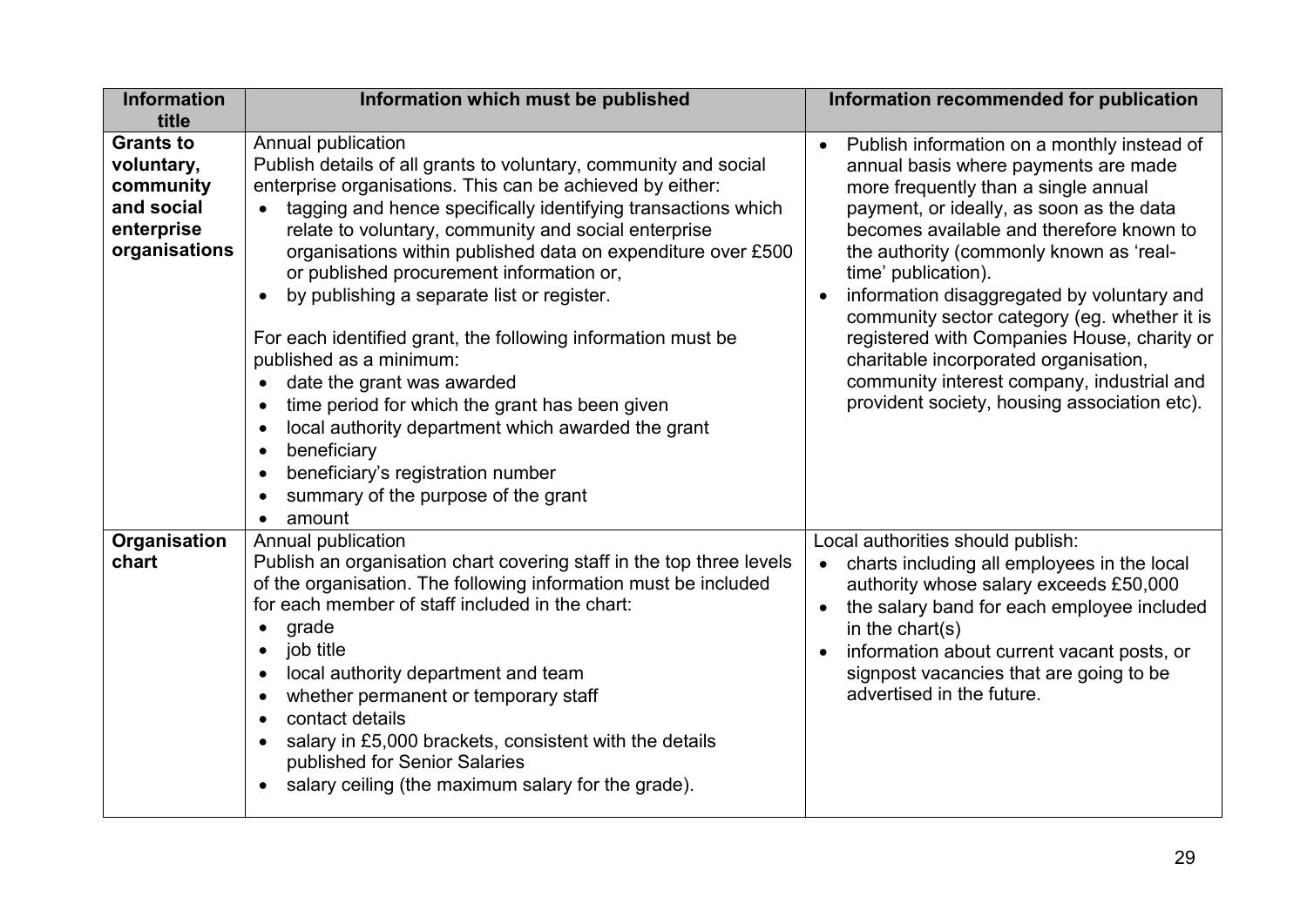| <b>Information</b>                  | Information which must be published                                                                                                                                                                                                                                                                                                                                                                                                                                                                                                                                                                                                                                                                                                                                                                                                                                                               | Information recommended for publication                                                                                                                                            |
|-------------------------------------|---------------------------------------------------------------------------------------------------------------------------------------------------------------------------------------------------------------------------------------------------------------------------------------------------------------------------------------------------------------------------------------------------------------------------------------------------------------------------------------------------------------------------------------------------------------------------------------------------------------------------------------------------------------------------------------------------------------------------------------------------------------------------------------------------------------------------------------------------------------------------------------------------|------------------------------------------------------------------------------------------------------------------------------------------------------------------------------------|
| title                               |                                                                                                                                                                                                                                                                                                                                                                                                                                                                                                                                                                                                                                                                                                                                                                                                                                                                                                   |                                                                                                                                                                                    |
| <b>Trade union</b><br>facility time | Annual publication<br>Publish the following information:<br>total number (absolute number and full time equivalent) of<br>staff who are union representatives (including general,<br>learning and health and safety representatives)<br>total number (absolute number and full time equivalent) of<br>union representatives who devote at least 50 per cent of their<br>time to union duties<br>names of all trade unions represented in the local authority<br>$\bullet$<br>a basic estimate of spending on unions (calculated as the<br>$\bullet$<br>number of full time equivalent days spent on union duties<br>multiplied by the average salary), and<br>a basic estimate of spending on unions as a percentage of<br>the total pay bill (calculated as the number of full time<br>equivalent days spent on union duties multiplied by the<br>average salary divided by the total pay bill). |                                                                                                                                                                                    |
| <b>Parking</b><br>account           | Annual publication<br>Publish on their website, or place a link on their website to this<br>data published elsewhere:<br>a breakdown of income and expenditure on the authority's<br>parking account. The breakdown of income must include<br>details of revenue collected from on-street parking, off-street<br>parking and Penalty Charge Notices<br>a breakdown of how the authority has spent a surplus on its<br>parking account.                                                                                                                                                                                                                                                                                                                                                                                                                                                            |                                                                                                                                                                                    |
| <b>Parking</b><br>spaces            | Annual publication<br>Publish the number of marked out controlled on and off-street<br>parking spaces within their area, or an estimate of the number of<br>spaces where controlled parking space is not marked out in<br>individual parking bays or spaces.                                                                                                                                                                                                                                                                                                                                                                                                                                                                                                                                                                                                                                      | Local authorities should publish the number of:<br>• free parking spaces available in the local<br>authority's area and which are provided<br>directly by the local authority, and |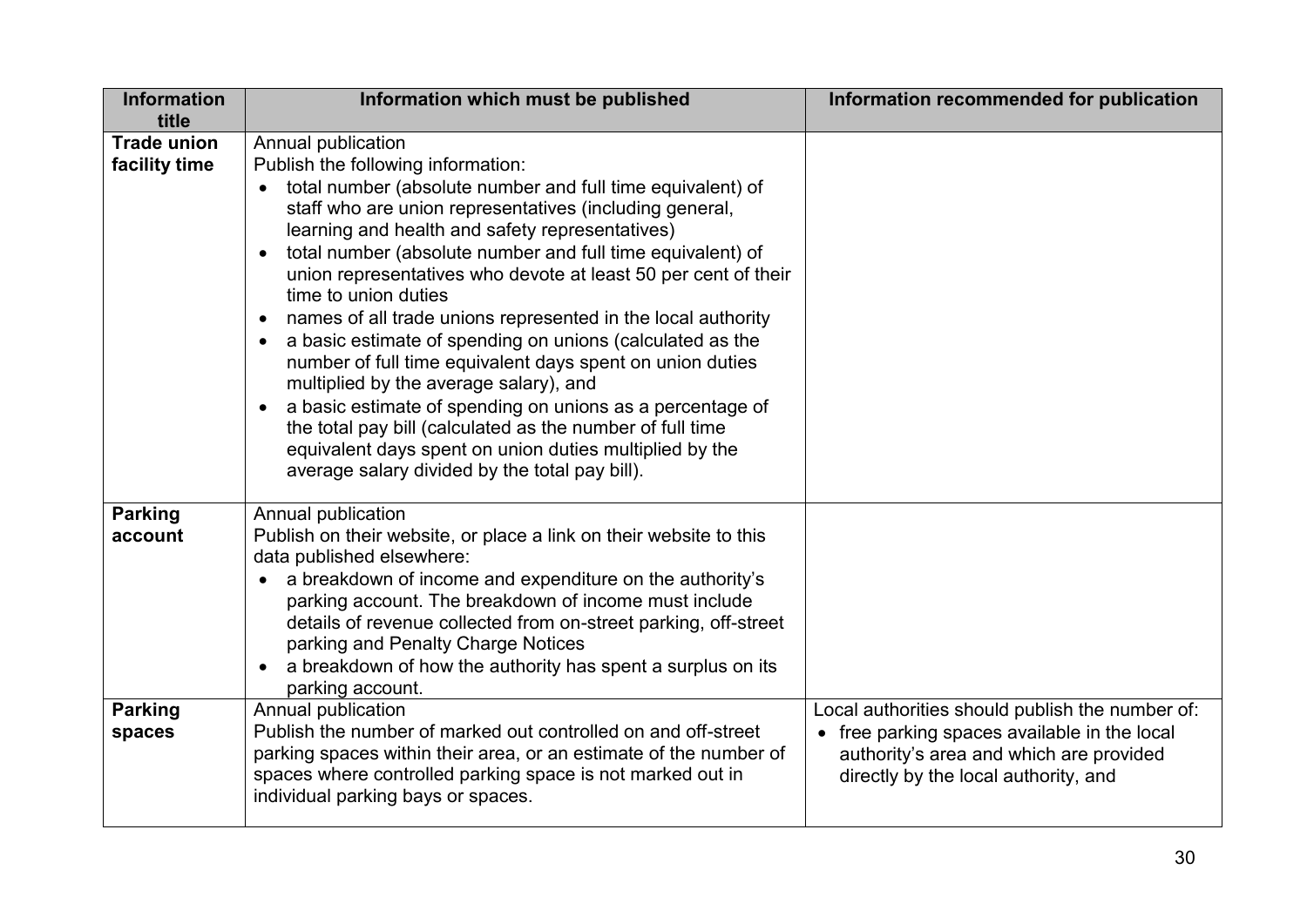| <b>Information</b><br>title | Information which must be published                                                                                                                                                                                                                                                                                                                                                                                                                                                                                                                                                                                                                                                                               | Information recommended for publication                                                                                                                                                                                                                                                                                                 |
|-----------------------------|-------------------------------------------------------------------------------------------------------------------------------------------------------------------------------------------------------------------------------------------------------------------------------------------------------------------------------------------------------------------------------------------------------------------------------------------------------------------------------------------------------------------------------------------------------------------------------------------------------------------------------------------------------------------------------------------------------------------|-----------------------------------------------------------------------------------------------------------------------------------------------------------------------------------------------------------------------------------------------------------------------------------------------------------------------------------------|
|                             |                                                                                                                                                                                                                                                                                                                                                                                                                                                                                                                                                                                                                                                                                                                   | • parking spaces where charges apply that are<br>available in the local authority's area and<br>which are provided directly by the local<br>authority.<br>Where parking space is not marked out in<br>individual parking bays or spaces, local<br>authorities should estimate the number of<br>spaces available for the two categories. |
| <b>Senior</b><br>salaries   | Annual publication<br>Local authorities must place a link on their website to the<br>following data or must place the data itself on their website:<br>the number of employees whose remuneration in that year<br>was at least £50,000 in brackets of £5,000<br>details of remuneration and job title of certain senior<br>employees whose salary is at least £50,000<br>employees whose salaries are £150,000 or more must also<br>$\bullet$<br>be identified by name.<br>a list of responsibilities (for example, the services and<br>functions they are responsible for, budget held and number of<br>staff) and details of bonuses and 'benefits in kind', for all<br>employees whose salary exceeds £50,000. |                                                                                                                                                                                                                                                                                                                                         |
| <b>Constitution</b>         | Annual publication<br>Local authorities must publish their Constitution on their website.                                                                                                                                                                                                                                                                                                                                                                                                                                                                                                                                                                                                                         |                                                                                                                                                                                                                                                                                                                                         |
| Pay multiple                | Annual publication<br>Publish the pay multiple on their website defined as the ratio<br>between the highest taxable earnings for the given year (including<br>base salary, variable pay, bonuses, allowances and the cash<br>value of any benefits-in-kind) and the median earnings figure of<br>the whole of the authority's workforce. The measure must:                                                                                                                                                                                                                                                                                                                                                        |                                                                                                                                                                                                                                                                                                                                         |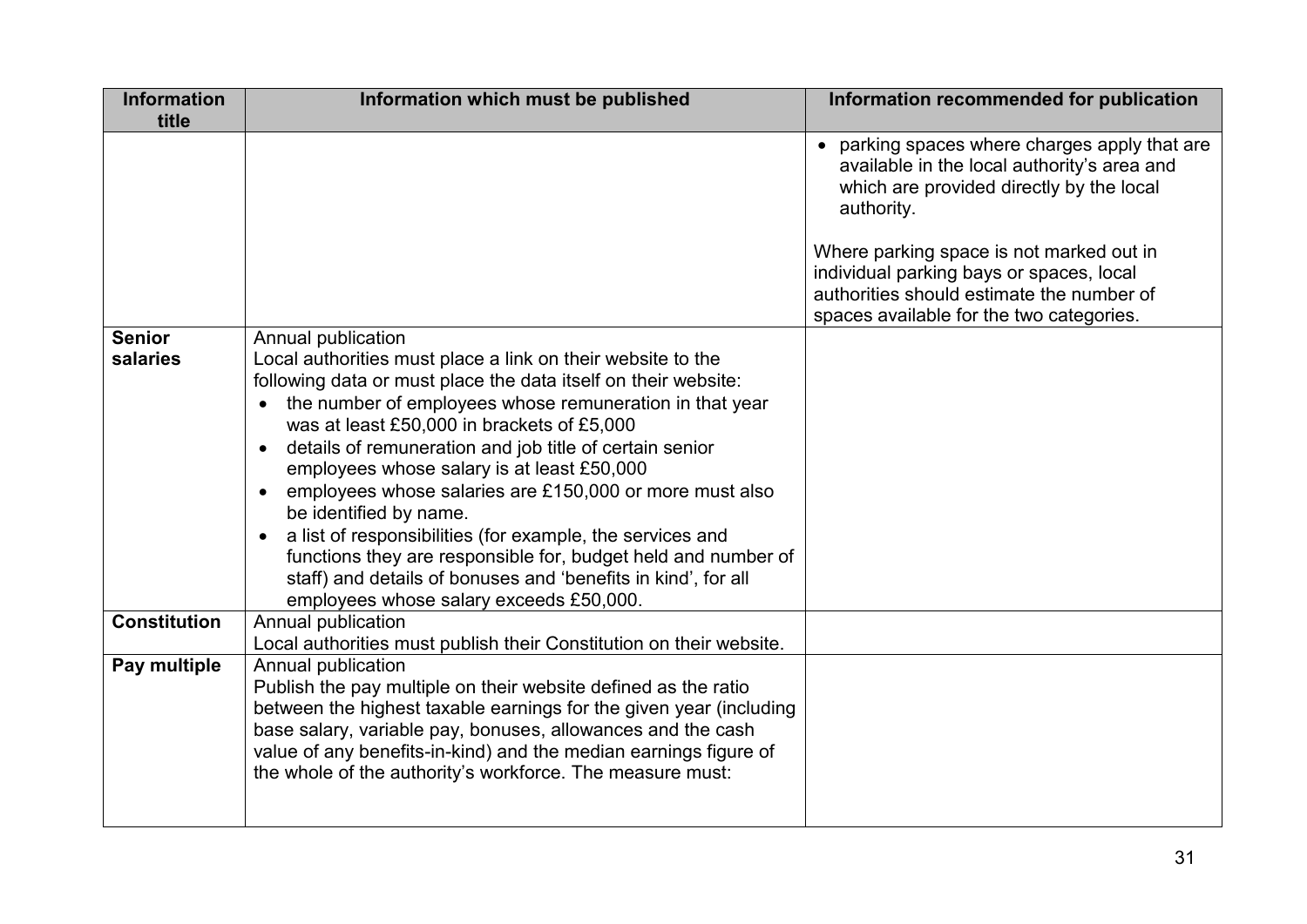| <b>Information</b><br>title | Information which must be published                                                                                                                                                                                                                                                                                                                                                                                                                                                                                                                                                                                                                                                                                                                                                                                                                                                                                                                                                                                                                                                                                                                                                                                                           | Information recommended for publication                                                                                                                                                                                                                                                                                                                                                    |
|-----------------------------|-----------------------------------------------------------------------------------------------------------------------------------------------------------------------------------------------------------------------------------------------------------------------------------------------------------------------------------------------------------------------------------------------------------------------------------------------------------------------------------------------------------------------------------------------------------------------------------------------------------------------------------------------------------------------------------------------------------------------------------------------------------------------------------------------------------------------------------------------------------------------------------------------------------------------------------------------------------------------------------------------------------------------------------------------------------------------------------------------------------------------------------------------------------------------------------------------------------------------------------------------|--------------------------------------------------------------------------------------------------------------------------------------------------------------------------------------------------------------------------------------------------------------------------------------------------------------------------------------------------------------------------------------------|
| <b>Fraud</b>                | cover all elements of remuneration that can be valued (eg. all<br>taxable earnings for the given year, including base salary,<br>variable pay, bonuses, allowances and the cash value of any<br>benefits-in-kind)<br>use the median earnings figure as the denominator, which<br>should be that of all employees of the local authority on a<br>fixed date each year, coinciding with reporting at the end of<br>the financial year<br>exclude changes in pension benefits, which due to their<br>variety and complexity cannot be accurately included in a pay<br>multiple disclosure.<br>Annual publication<br>Publish the following information:<br>number of occasions they use powers under the Prevention of<br>Social Housing Fraud (Power to Require Information)<br>(England) Regulations 2014, or similar powers<br>total number (absolute and full time equivalent) of employees<br>$\bullet$<br>undertaking investigations and prosecutions of fraud<br>total number (absolute and full time equivalent) of<br>$\bullet$<br>professionally accredited counter fraud specialists<br>total amount spent by the authority on the investigation and<br>$\bullet$<br>prosecution of fraud<br>total number of fraud cases investigated. | Local authorities should publish:<br>total number of cases of irregularity<br>investigated<br>total number of occasions on which a) fraud<br>$\bullet$<br>and b) irregularity was identified<br>total monetary value of a) the fraud and b)<br>$\bullet$<br>the irregularity that was detected, and<br>total monetary value of a) the fraud and b)<br>the irregularity that was recovered. |
| <b>Waste</b><br>contracts   | One-off publication<br>Local authorities must publish details of their existing waste                                                                                                                                                                                                                                                                                                                                                                                                                                                                                                                                                                                                                                                                                                                                                                                                                                                                                                                                                                                                                                                                                                                                                         |                                                                                                                                                                                                                                                                                                                                                                                            |
|                             | collection contracts, in line with the details contained in                                                                                                                                                                                                                                                                                                                                                                                                                                                                                                                                                                                                                                                                                                                                                                                                                                                                                                                                                                                                                                                                                                                                                                                   |                                                                                                                                                                                                                                                                                                                                                                                            |
|                             | paragraphs 27 of the Code, at the point they first publish quarterly<br>contract information under Part 2 of this Code.                                                                                                                                                                                                                                                                                                                                                                                                                                                                                                                                                                                                                                                                                                                                                                                                                                                                                                                                                                                                                                                                                                                       |                                                                                                                                                                                                                                                                                                                                                                                            |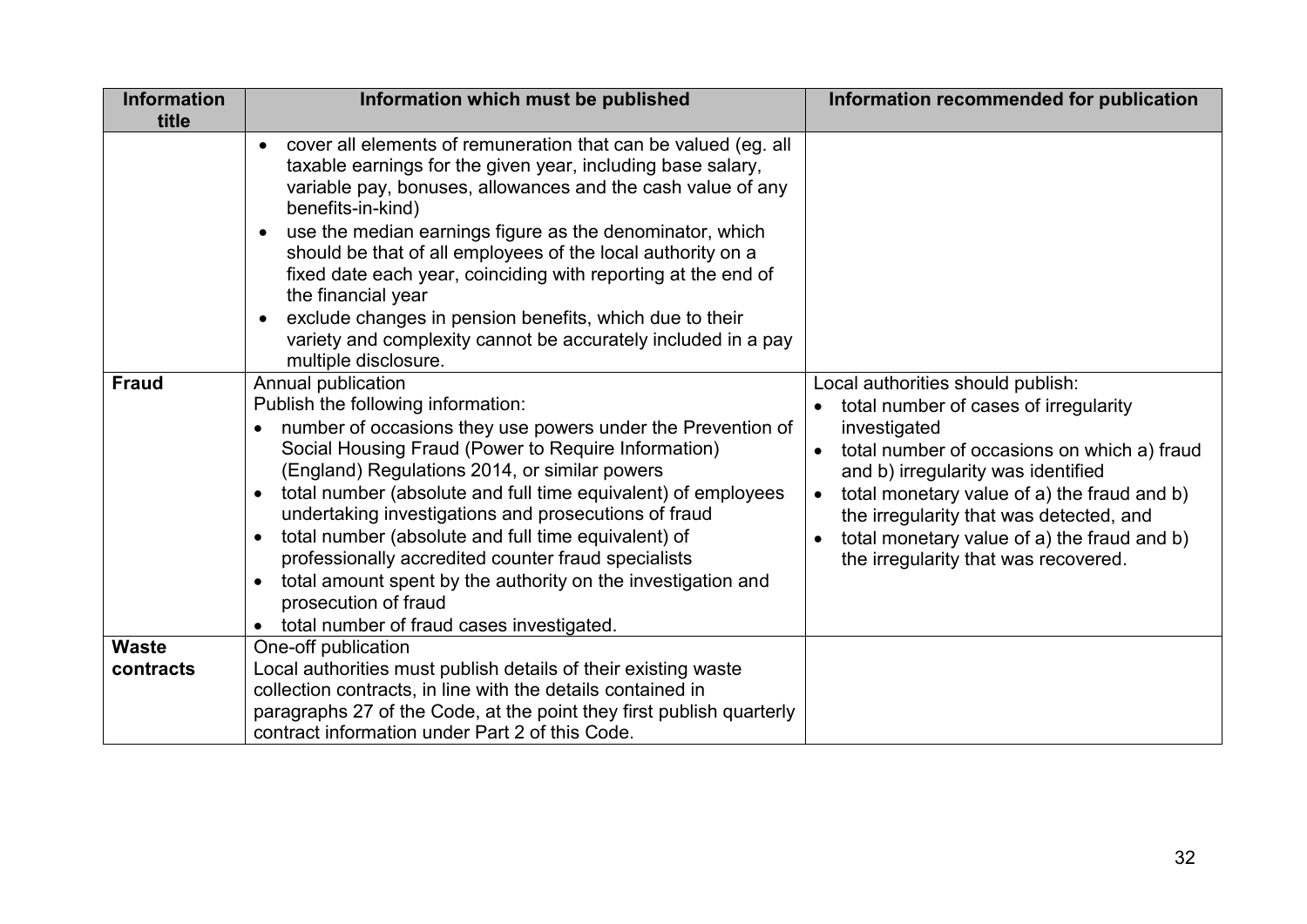# Annex B: Detecting and preventing fraud

Tackling fraud is an integral part of ensuring that tax-payers money is used to protect resources for frontline services. The cost of fraud to local government is estimated at £2.1 billion a year. This is money that can be better used to support the delivery of front line services and make savings for local tax payers.

A culture of transparency should strengthen counter-fraud controls. The Code makes it clear that fraud can thrive where decisions are not open to scrutiny and details of spending, contracts and service provision are hidden from view. Greater transparency, and the provisions in this Code, can help combat fraud.

Sources of support to tackle fraud include:

*Fighting Fraud Locally, The Local Government Fraud Strategy* [\(https://www.gov.uk/government/uploads/system/uploads/attachment\\_data/file/118508/stra](https://www.gov.uk/government/uploads/system/uploads/attachment_data/file/118508/strategy-document.pdf) [tegy-document.pdf\)](https://www.gov.uk/government/uploads/system/uploads/attachment_data/file/118508/strategy-document.pdf), was drafted by the National Fraud Authority and CIPFA (the Chartered Institute of Public Finance and Accountancy). The document calls for the adoption of a tougher approach to tackle fraud against local authorities. The strategy is part of a wider collaboration on counter fraud and is the local authority contribution to the national fraud strategy – *Fighting Fraud Together*

[\(https://www.gov.uk/government/publications/nfa-fighting-fraud-together\)](https://www.gov.uk/government/publications/nfa-fighting-fraud-together) which encompasses both the public and private sectors response to fraud in the UK.

Local authorities should use a risk management approach with strong internal control arrangements to reduce the risk of any payment fraud as a result of publishing public data. Local authorities should refer to the *Chartered Institute of Public Finance and Accountancy Red Book 2 – Managing the Risk of Fraud – Actions to Counter Fraud and Corruption* [\(http://www.cipfa.org/-/media/files/topics/fraud/cipfa\\_corporate\\_antifraud\\_briefing.pdf\)](http://www.cipfa.org/-/media/files/topics/fraud/cipfa_corporate_antifraud_briefing.pdf). The document sets out a step by step toolkit to tackling fraud: identifying and understanding your fraud risks and potential exposure to fraud loss; assessing current resilience to fraud; evaluating the organisation's ability to respond to potential or identified fraud; and developing a strategy. Developing an anti-fraud culture is an important part of improving resilience; the benefits of improving resilience to fraud include reduced exposure to fraud and an organisation that is better able to identify attempted frauds or vulnerabilities.

The National Fraud Authority have produced a guide on procurement fraud, *Procurement Fraud in the Public Sector*,

[\(https://www.gov.uk/government/uploads/system/uploads/attachment\\_data/file/118460/pro](https://www.gov.uk/government/uploads/system/uploads/attachment_data/file/118460/procurement-fraud-public-sector.pdf) [curement-fraud-public-sector.pdf\)](https://www.gov.uk/government/uploads/system/uploads/attachment_data/file/118460/procurement-fraud-public-sector.pdf) which deals with the whole process, from bidding during the pre-contract award phase through to false invoicing in the post-contract award phase.

There are some specific steps local authorities can take to prevent procurement fraud. These might include:

- Only accepting requests for changes to supplier standing data in writing.
- Seeking confirmation from the supplier that the requested changes are genuine, using contact details held on the vendor data file or from previous and legitimate